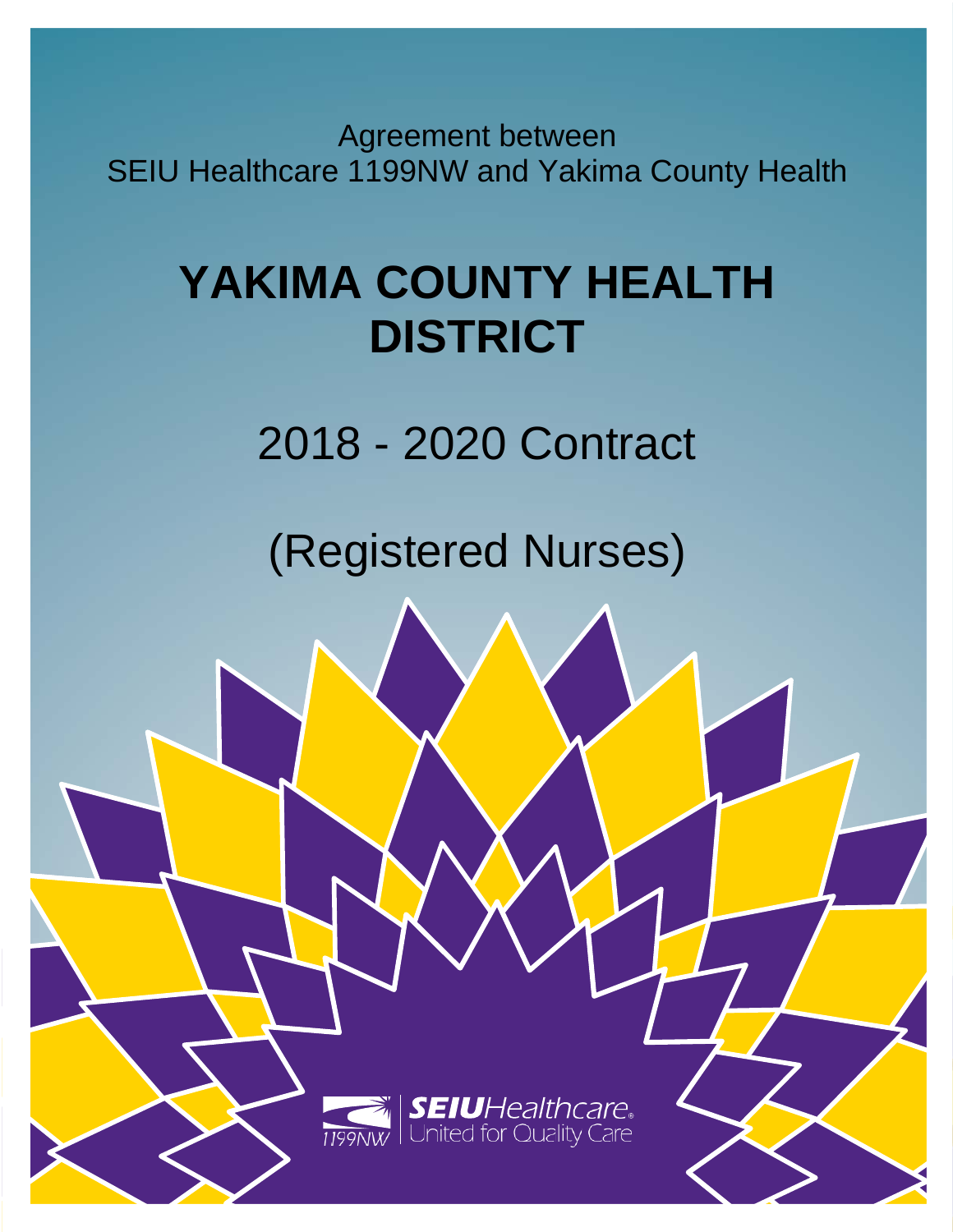**AGREEMENT**

## **Between YAKIMA COUNTY HEALTH**

**And**

### **SEIU HEALTHCARE 1199 NW**

**FOR**

**January 1, 2018 – December 31, 2020**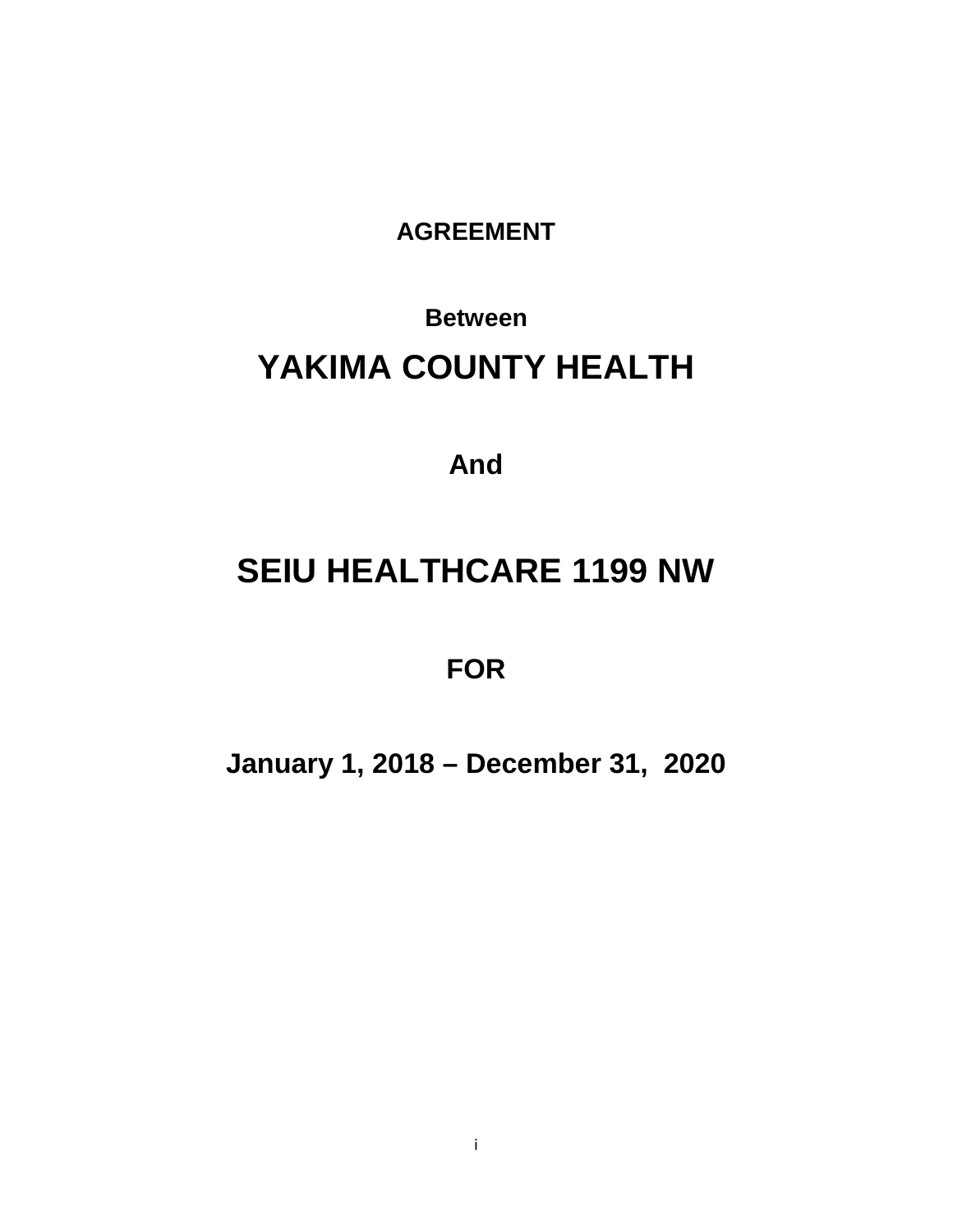### Table of Contents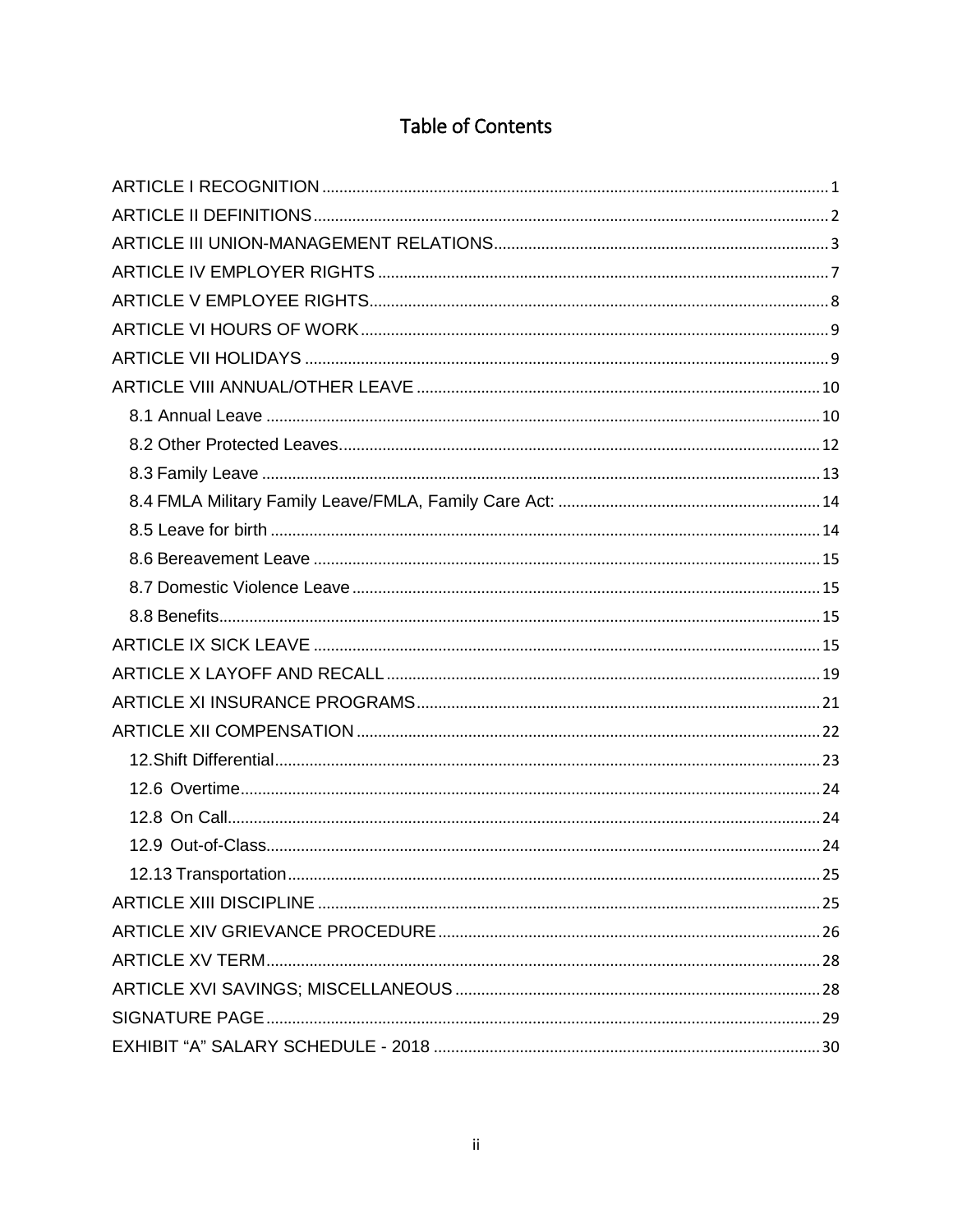**THIS AGREEMENT** entered into by **YAKIMA COUNTY HEALTH DISTRICT**, hereinafter referred to as the "**Employer,**" and the **SEIU Healthcare 1199 NW**, hereinafter referred to as the **"Union,"** has as its purpose the promotion of harmonious relations between the Employer and employees, the establishment of an equitable and peaceful procedure for the resolution of differences, and the establishment of certain conditions of employment.

#### **ARTICLE I RECOGNITION**

<span id="page-3-0"></span>1.1 In accordance with RCW 41.56, Yakima County Health District recognizes the SEIU Healthcare 1199 NW, as the representatives for all full-time, part-time and intermittent employees of the bargaining unit, which shall consist of the following positions listed on the salary schedule attached hereto as Exhibit "A."

#### 1.2 Healthcare Leadership Fund

The Employer shall deduct the sum specified from the pay of each member of the Union who voluntarily executes a Healthcare Leadership Fund contributions wage assignment authorization in a form substantially similar to that attached hereto as Exhibit A. When filed with the Employer, the authorization form will be honored in accordance with its terms. The authorization form will remain in effect until revoked in writing by the nurse. The amount deducted and a roster of all nurses using payroll deduction for voluntary Healthcare Leadership Fund contributions will be promptly transmitted to the union by a separate check payable to its order. Upon issuance and transmission of a check to the Union, the Employer's responsibility shall cease with respect to such deductions. Notwithstanding any of the foregoing, the Employer assumes no responsibility, either to the individual nurses or to the Union, for any failure to make such deductions or for any errors made in calculating or administering such deductions. Upon notice of any errors made in connection with such deductions, the Employer will make reasonable, good faith efforts to correct such errors in accordance with this Agreement and applicable law regarding permissible payroll deductions. The Union and each nurse authorizing the assignment of wages for the payment of Healthcare Leadership Fund contributions hereby undertakes to indemnify and hold the Employer harmless from all claims, demands, suits or other forms of liability that may arise against the Employer for or on account of any deduction made from the wages of such nurse.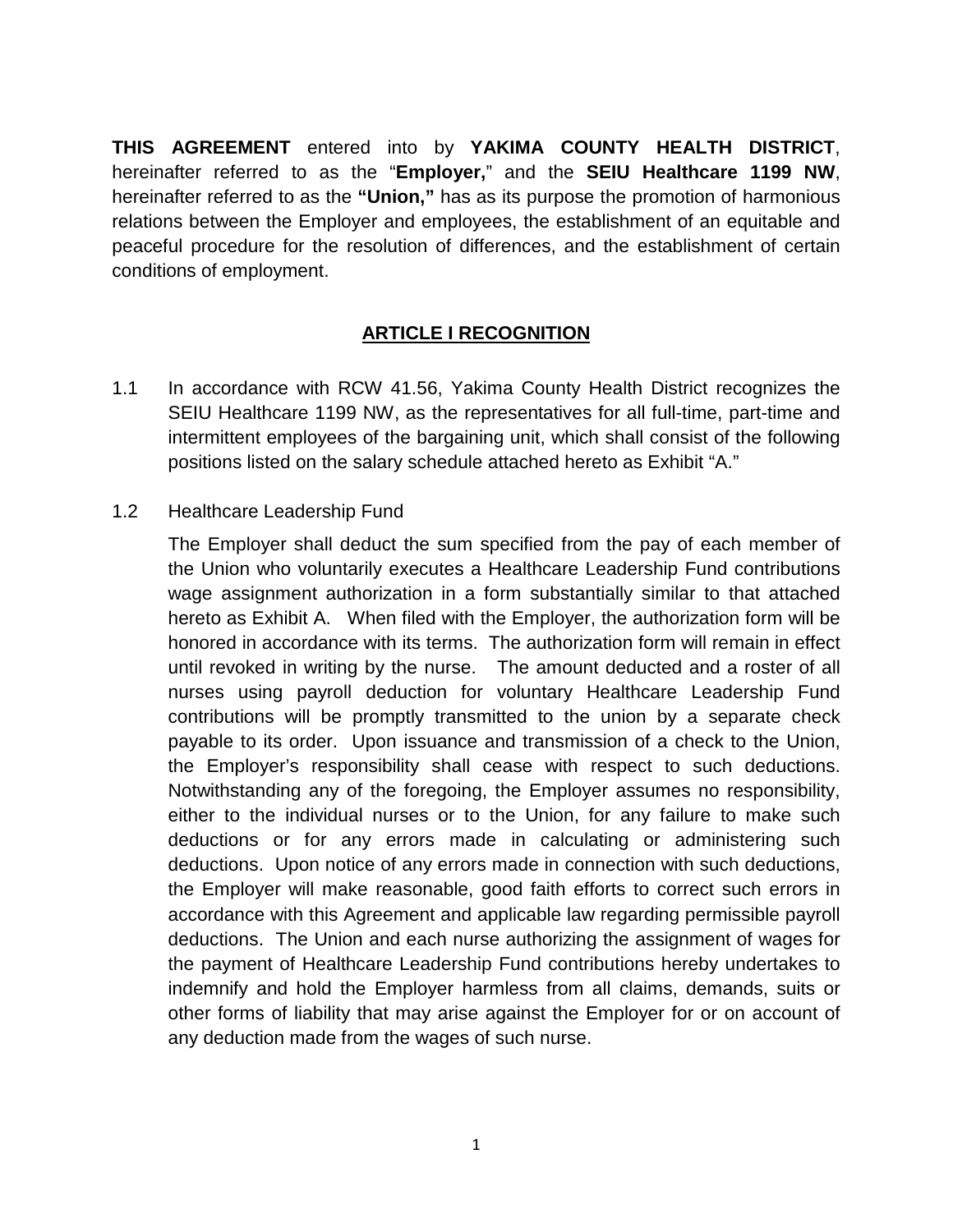The partiers recognize that the Union is obligated under the Federal Election Campaign Act (FECA) to reimburse the Employer for its reasonable cost of administering the Healthcare Leadership Fund check-off in the parties' Collective Bargaining Agreement.

The Employer and the Union agree that one-quarter of one percent (.25%) of all amounts checked off is a reasonable amount to cover the Employer's costs of administering this check-off. Accordingly, the parties agree that the Employer will retain one-quarter of one percent (.25%) of all amounts deducted pursuant to the Healthcare Leadership Fund check-off provision in the parties' Collective Bargaining Agreement to reimburse the Employer for its reasonable costs of administering the check-off.

#### **ARTICLE II DEFINITIONS**

<span id="page-4-0"></span>2.1 Seniority

Seniority shall mean an employee's continuous length of service as a nurse with the Employer from the most recent date of regular hire. Seniority benefits shall not apply to an employee until completion of the required probationary period. Upon satisfactory completion of this six (6) month probationary period, the employee shall be credited with seniority from the most recent date of regular hire.

2.2 Full Time Position

Full Time Position shall mean a 40.0 hour work week.

2.3 Immediate Family

For purposes of determining immediate family, that term includes persons related by blood, marriage, legal adoption or guardianship, specifically limited to the following individuals; spouse, registered domestic partner; children; foster children, parent; parent-in-law; grandparent; sibling;;spouse or registered domestic partner of a sibling; or grandchild.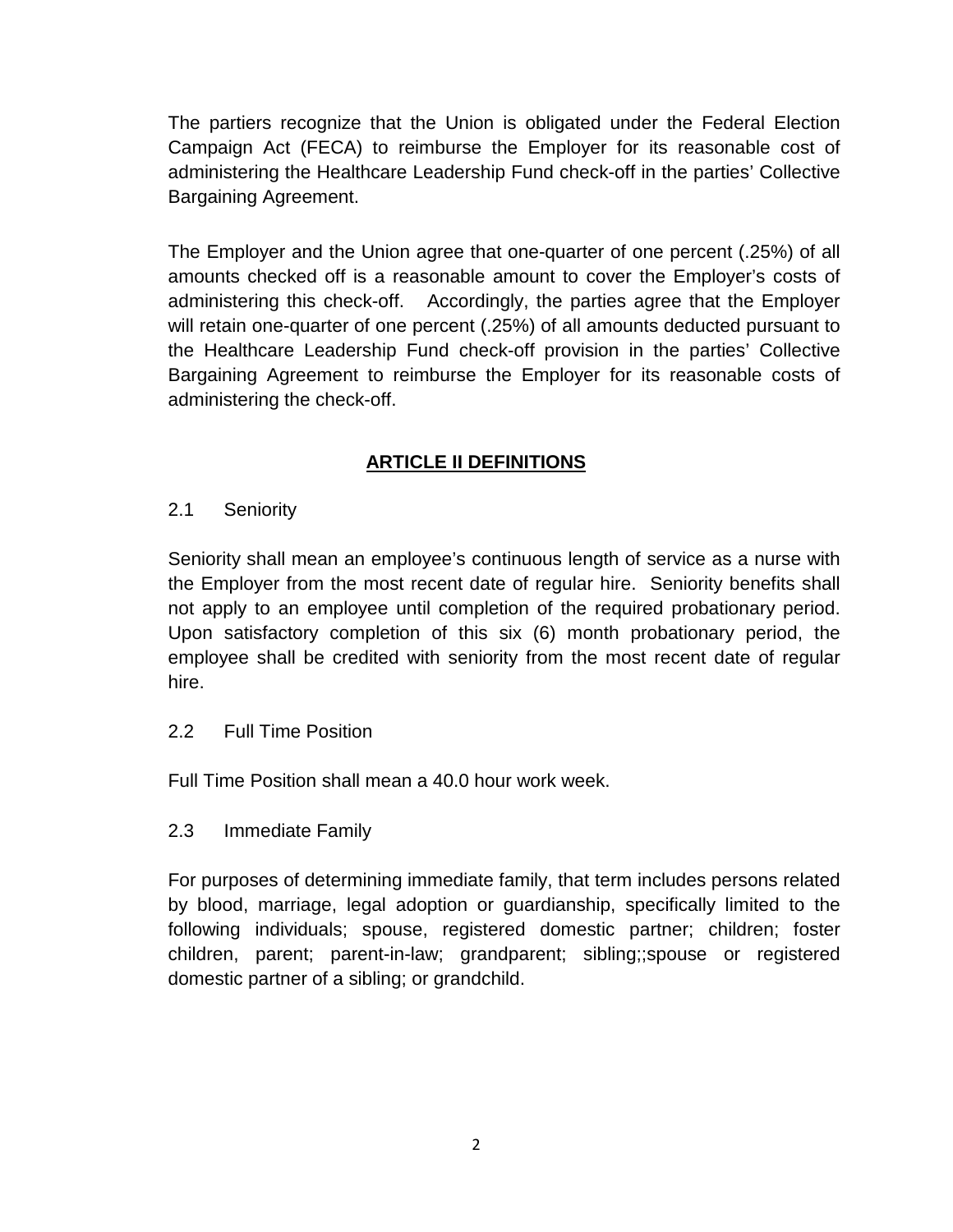#### **ARTICLE III UNION-MANAGEMENT RELATIONS**

- <span id="page-5-0"></span>3.1 Maintenance of Membership / Dues
	- (a) It shall be a condition of employment that all regular employees in the bargaining unit covered by the Agreement, who are members of the Union remain members in good standing of the Union or agree to pay the Union an agency fee. It shall also be a condition of employment that all employees covered by this Agreement who are hired on or after its effective date shall within thirty (30) days following commencement of such employment, become and remain members in good standing in the Union or agree to pay the Union an agency fee. Good standing is herein defined as the tendering of Union dues or an agency fee on a timely basis.
	- (b) Employees who fail to comply with this requirement shall be discharged by the Employer within thirty (30) days after receipt of written notice to the Employer from the Union, unless the employee fulfills the membership obligations set forth in this Agreement.
	- (c) Any employee who is a member of and adheres to established and traditional tenets or teachings of a bona fide religion, body, or sect which has historically held conscientious objections to joining or financially supporting labor organizations shall not be required to join or financially support the Union as a condition of employment. Such an employee shall, in lieu of dues and fees, pay sums equal to such dues and fees to a non-religious charitable fund exempt from taxation under Section 501 (c) (3) of the Internal Revenue Code. These religious objections and decisions as to which fund will be used must be documented and mutually agreed to by the employee and the Union.
	- (d) The Employer shall make newly hired employees aware of the membership conditions of employment, at the time of hire.
	- (e) The Employer agrees to deduct (once monthly) union dues or agency fees from the pay of those employees who request such deductions in writing. The amounts deducted shall be certified to the Employer by the Treasurer of the Union and the aggregate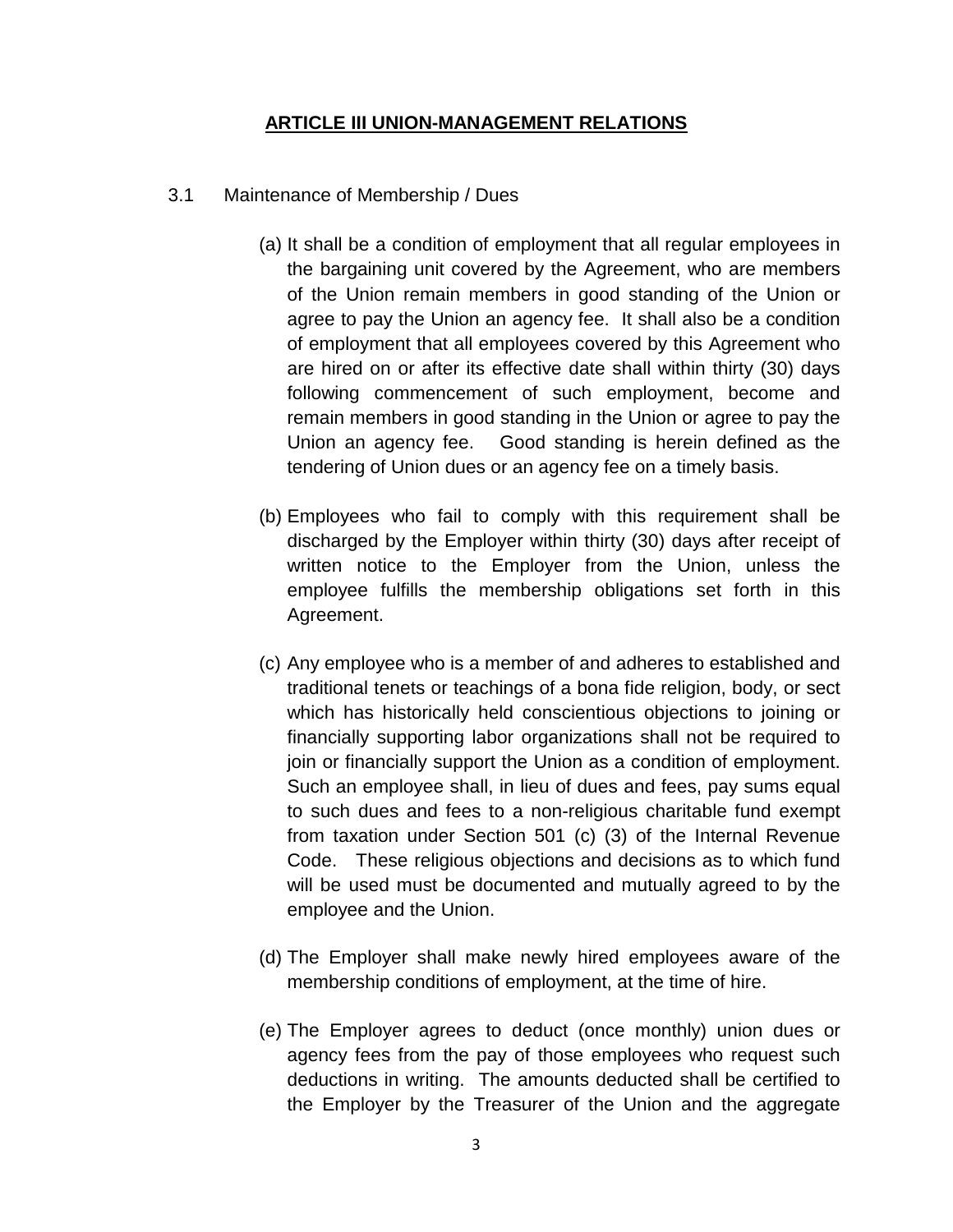deductions of all employees shall be remitted, together with an itemized statement, to the Union.

#### 3.2 Labor Management Committee

- (a) A separate Labor Management Committee shall be established for the Employer and Union represented employees. Two representatives elected from bargaining unit and up to three Employer representatives will meet upon request of either party, for fostering improved communications between management and the staff, and to assist with personnel, patient care, and other problems. Staff concerns related to their involvement in program development and implementation, as well as organizational change, will be brought to the Labor Management Committee when the employees believe the concerns have not been adequately dealt with in day-to-day management of the Employer. All final decisions as to such matters, including reclassification request, rest with the Health District Board; provided that if there is any conflict between such personnel plan and this contract, the terms of this agreement shall prevail. The parties understand that employees will have first raised such issues with their supervisor and/or other appropriate management staff.
- (b) Employees shall be allowed to attend Labor Management meetings, without penalty, during normal work hours.
- (c) If there are issues specific to this bargaining unit, additional meetings, shall be scheduled between three representatives of this Union and management.
- (d) Two representatives of the employer and an equal number of representatives of this union shall meet once yearly, no later than July of each calendar year; of this agreement to discuss how to improve and increase public health funding and further enhance existing programs and additional programs with classifications in this bargaining unit. Further, the employer and the union shall work collaboratively to this end, to better serve the community health needs of the Yakima Health District. Final decision regarding such discussions and recommendations rest completely with the Employer.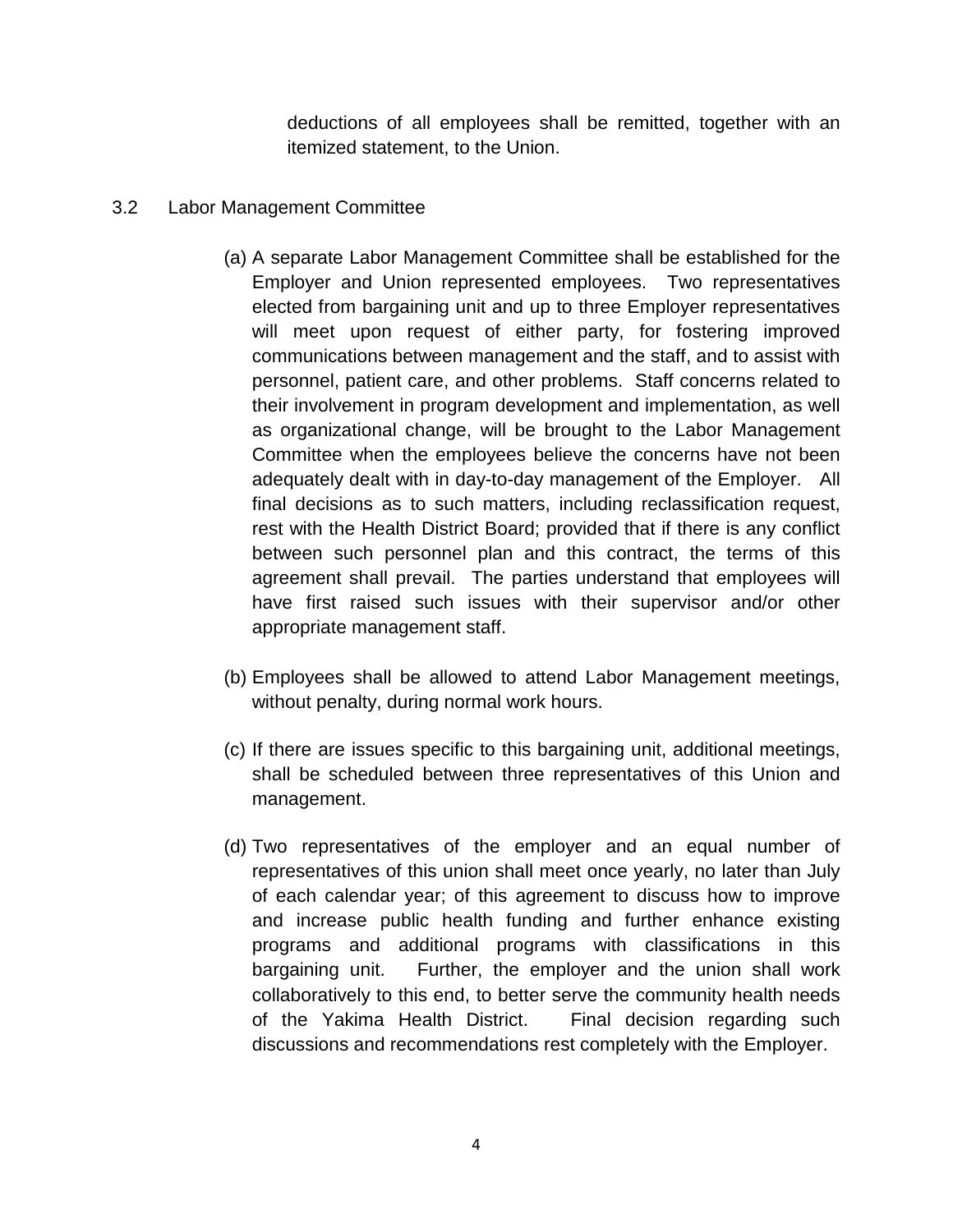- (e) Additional items shall include any and all improvements to the Employer provided Health Benefits, Pensions, and any other benefits provided by the Employer. Employer-provided health and safety programs shall also be discussed at these committee meetings.
- (f) Labor and Management will meet each September after the PEBB annual insurance rates have been published to discuss health insurance costs and strategize how health insurance costs may be effectively managed. Should health care cost exceed the limits as identified later in the CBA, the union and management will re-enter into negotiations to discuss how best to manage healthcare costs. Management and the union agree to continue to monitor and discuss strategies for managing health care cost effectively for the duration of this CBA.
- (g) The committee shall address matters subject to collective bargaining, but shall not substitute for contractually agreed upon bargaining.

#### 3.3 Health & Safety

(a) The Employer shall maintain a Health and Safety Committee consisting of (a) one (1) representative from each union and (b) three (3) representatives from management which shall act as 3.3 Health & Safety and shall act as advisor to the Executive Director. . Additional employees may be utilized as necessary. The Committee shall review potentially hazardous working conditions, evaluate products and equipment currently being utilized and additional equipment needed to promote a safe work environment.

Cost shall not be the primary factor in determining the use of safer medical devices. The Committee shall address, among other things, the need to prevent exposure to Hepatitis and Human Immunodeficiency Virus (HIV), and the use of safer medical devices that reduce or eliminate needle stick injuries, including non-needle alternatives. The Committee shall develop communication procedures for employees working alone.

(b) Employer shall maintain safe and healthy working conditions which minimize the risk of injuries to employees. Employer shall comply with all federal, state and local laws applicable to the health and safety of employees.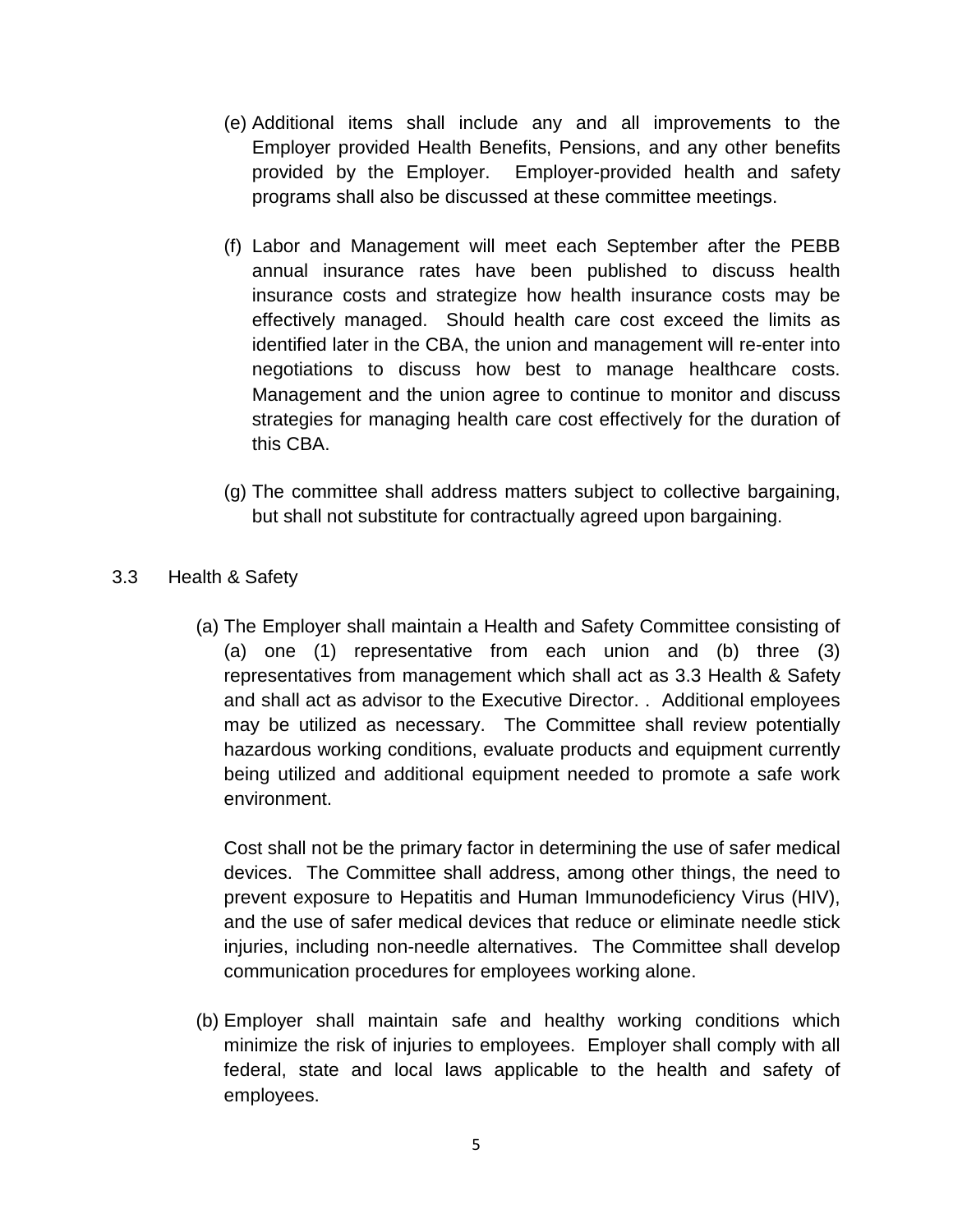- (c) Employer will provide CPR training at no cost for the employees.
- (d) Employer shall maintain a program of communicable disease control. All employees will be provided Hepatitis B vaccine, TB tests, flu shot or measles vaccination at the Employer's expense.
- 3.4 Negotiations

Employer will allow two (2) employees time off for contract negotiations purposes without suffering a loss of pay.

#### 3.5 Delegates

After signing this Agreement, the Union shall notify the Employer of the name of the Union delegates and/or officers who shall see that the provisions of this Agreement are observed and shall be allowed reasonable work time to do so. Each calendar year, subject to appropriate advance notice and scheduling/staffing requirements, one officer or delegate may use eight (8) hours of paid time to attend union-sponsored training in leadership representation and dispute resolution.

#### 3.6 Access

The Union representative shall have access to the Employer's office during business hours, providing he or she does not interfere or cause employees to neglect their work.

#### 3.7 Contract

The Union shall bear the costs of printing this contact. The Union will distribute copies to all existing and new employees.

#### 3.8 Roster

The Employer will provide to the Union a current list of all employees covered by this Agreement. The list shall include the name classification, Employee ID number, date of hire, hourly rate of pay, and regular hours worked for each employee. Each month the Employer will send a list of new hires and their addresses and a list of all employees who have terminated during the month.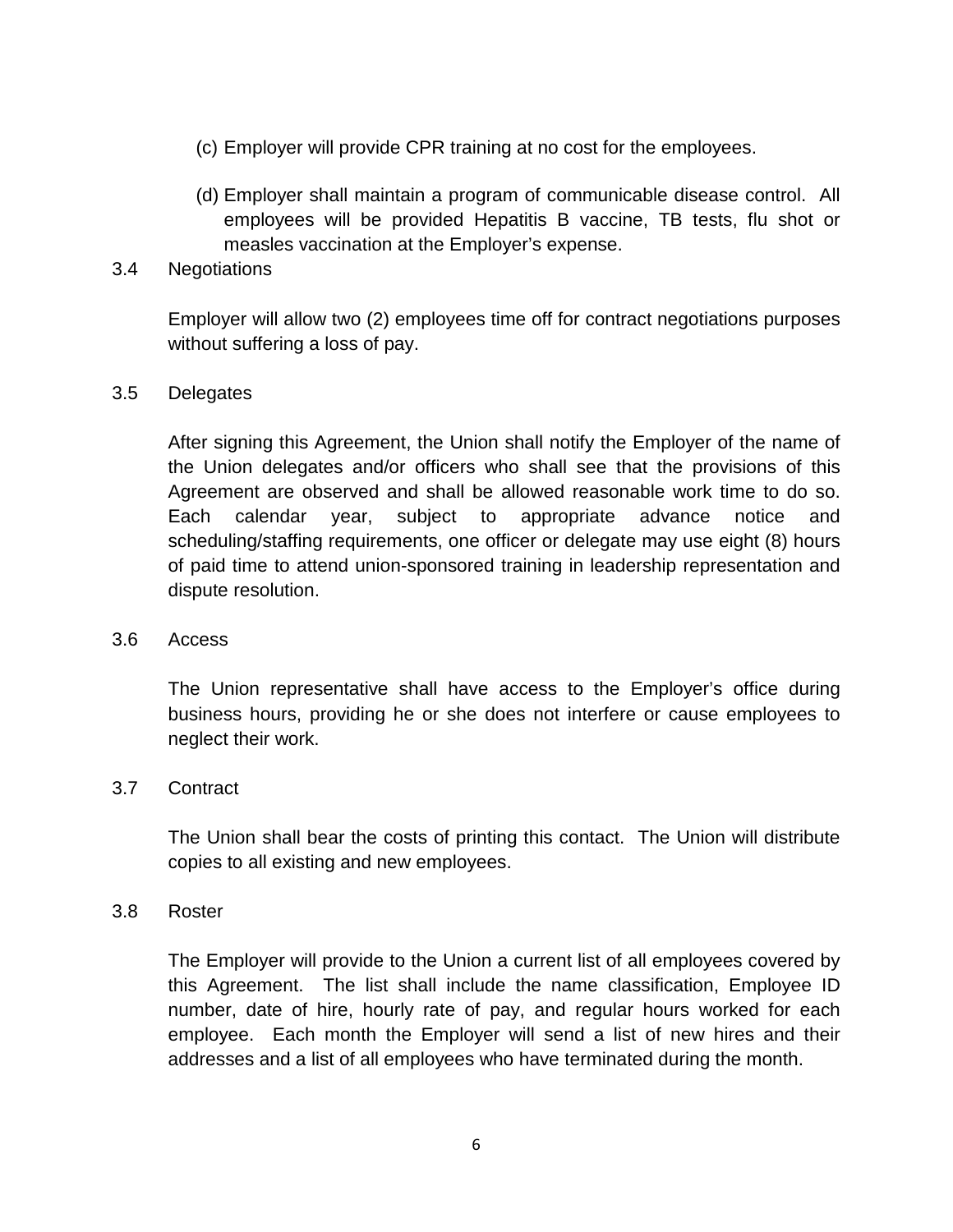#### **ARTICLE IV EMPLOYER RIGHTS**

- <span id="page-9-0"></span>4.1 The Employer retains the right and obligation in accordance with applicable laws and regulations to:
	- (a) Direct employees covered by this Agreement;
	- (b) Hire, promote, assign and retain employees of the unit, and to transfer, demote suspend or discharge employees for just cause which shall mean that the employer must have a reason (he or she must have "cause") for imposing discipline and the reason must be fair ("just"). The discipline action must also be tied to the discipline and shall be applied fairly and consistently.
	- (c) Relieve employees from duty because of lack of work or lack of funds; the employer will not, however, contract or subcontract work when such action will cause the termination of bargaining unit employees or the elimination of bargaining unit positions existing at the time of the execution or renewal of the contract. It is further agreed that the Employer will not contract or sub-contract work for expansion of existing programs for regular and ongoing work that is typically and traditionally accomplished by bargaining unit members;
	- (d) Determine the method, the technological means, and the number and kinds of personnel by which operations undertaken are to be conducted.
	- (e) New Positions/Restructure of Positions. New or restructured job classifications established within this bargaining unit, as identified in Exhibit A of this agreement, during the term of this Agreement shall be covered by this Agreement unless they are bona fide supervisory or administrative/management positions.
	- (f) The Union shall be notified immediately of any new job classifications established by the Employer in the Disease Control Division and the Public Health Partnership Division.

4.2 The retention of these rights by the Employer shall not impair the employee's right to invoke the grievance procedures set forth in this contract, nor to obtain redress therefore.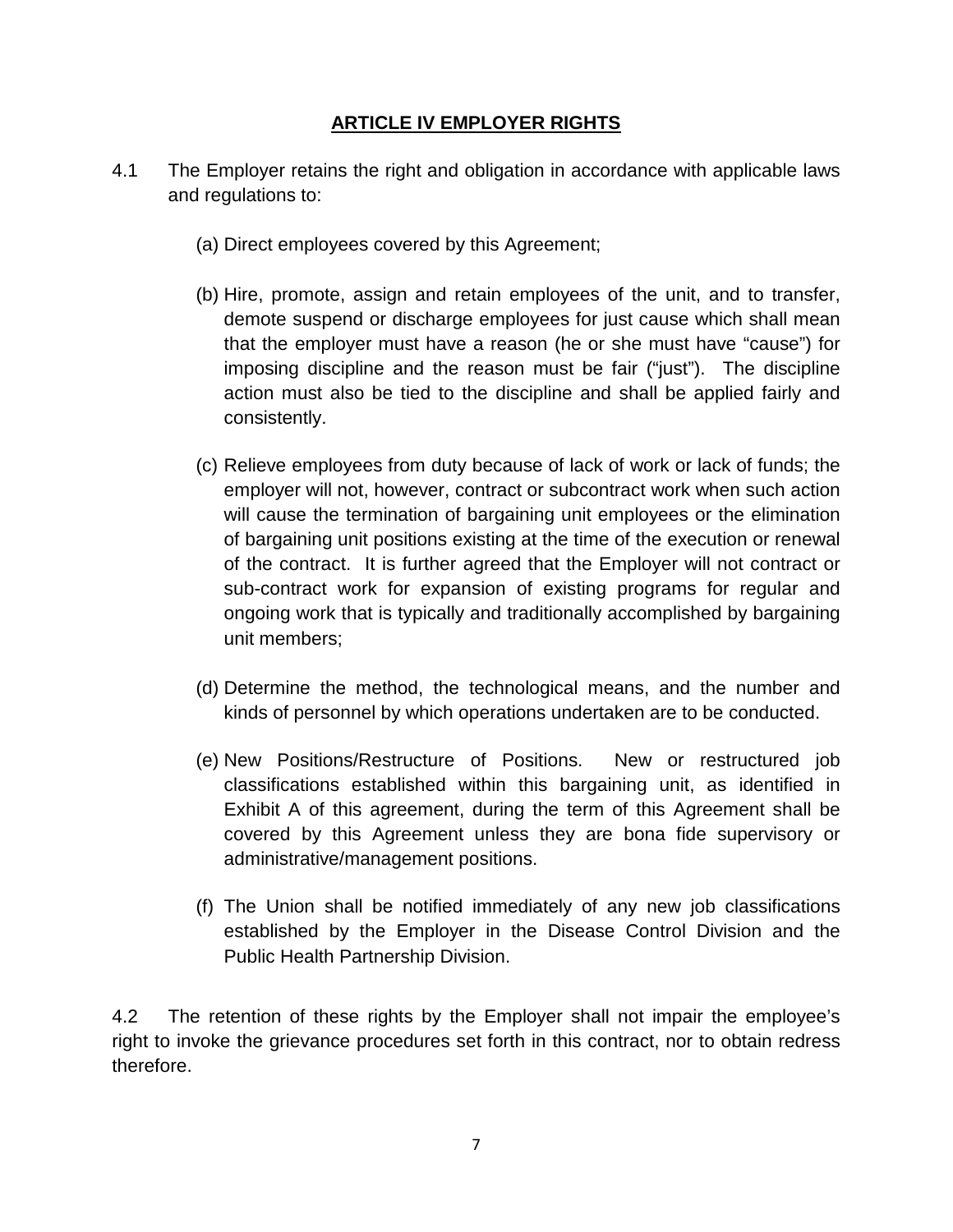#### **ARTICLE V EMPLOYEE RIGHTS**

- <span id="page-10-0"></span>5.1 No employee shall be discriminated against on the basis of race, color, religion, disability, national origin, age, gender, sexual orientation, marital status, political affiliation, activity or belief, membership and/or participation in, or lack of membership and/or participation in their union and/or any legally constituted organization.
- 5.2 An employee may request the presence of a Union delegate at any meeting for disciplinary action that may result in written material being placed in the employee's personnel file.
- 5.3 An employee shall have the right, upon written request, to inspect his/her personnel file. No evaluation or other material referring to the employee's competence shall be placed in the file without the employee's knowledge and the opportunity to attach his/her comments.
- 5.4 Regular employees working half-time or more earn employer paid proportional insurance contributions, sick leave, annual leave and holidays according to the number of regularly scheduled work hours.
- 5.5 Bulletin board space will be provided for Union use.
- 5.6 All employees covered by this Agreement are eligible to apply for any posted position. The Employer shall post full-time and part-time vacant positions and shall not fill the position for the first seven (7) days of the posting unless circumstances require immediate replacement.

Applications must be completed and submitted to the appropriate person on or before the closing date. Insofar as is practical, first consideration will be given to employees currently working for the Employer. In the event the vacancy cannot be filled by qualified applicants currently employed by the Employer, selection may be made from applicants form the general public. When filling a position with current employees, and when skill, competency and ability to perform the position are considered by the Employer substantially equal, seniority shall be the controlling consideration in the transfer and promotion to the other positions within the bargaining unit.

5.7 Employer agrees to reimburse employees for damage to their personal property, excluding automobiles, not caused by the employee, which occur while providing services to a client.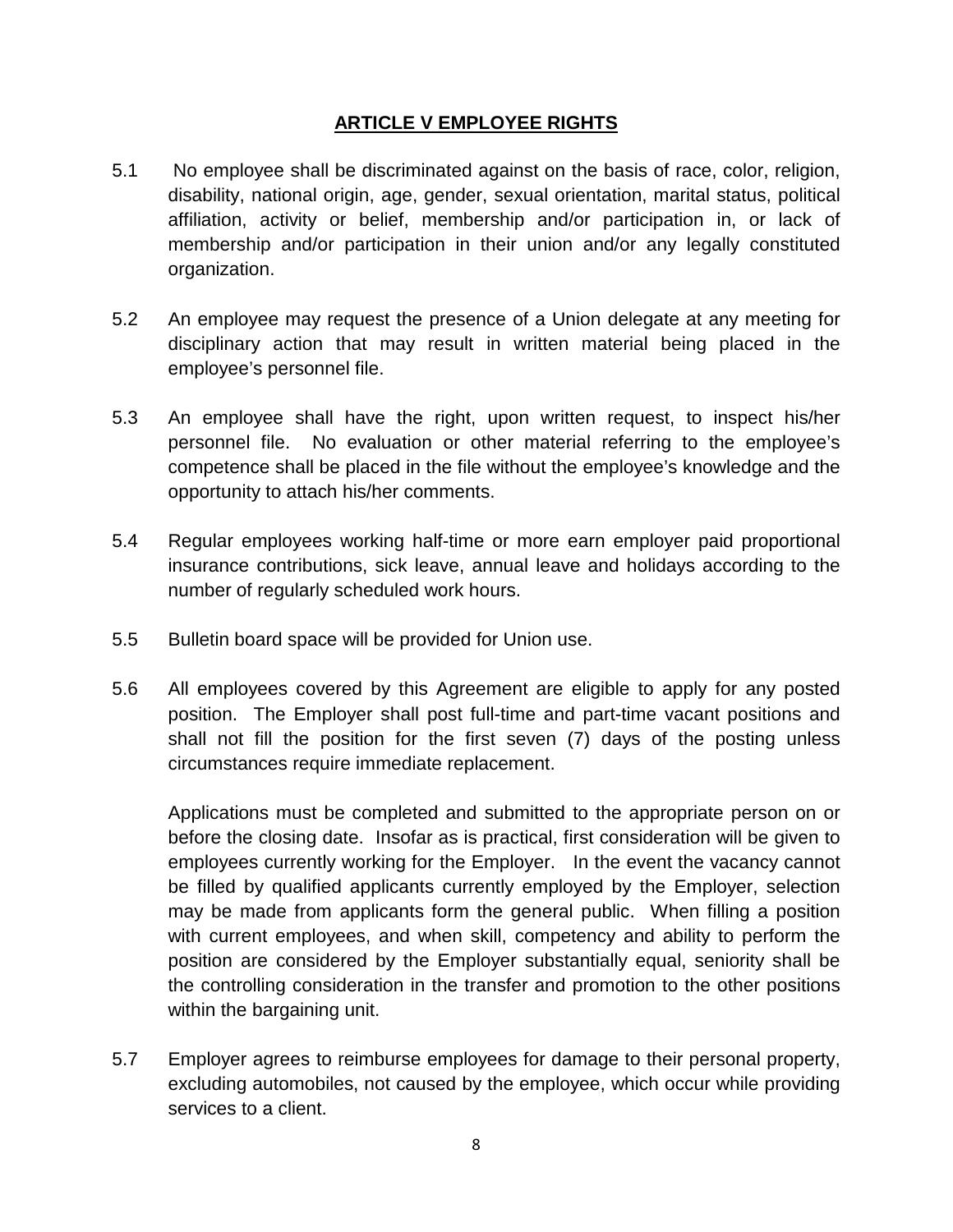#### **ARTICLE VI HOURS OF WORK**

- <span id="page-11-0"></span>6.1 The basic work week shall begin at 12:00 am Saturday, and end at 11:59 pm on Friday.
- 6.2 A full-time employee's hours of work within the week shall consist of 40.0 hours.
- 6.3 A minimum of a 30-minute lunch period shall be provided within each regular working day.
- 6.4 All employee's work schedules shall provide a fifteen (15) minute rest period during each half-day work period.
- <span id="page-11-1"></span>6.5 Individual employees; daily and weekly work schedules shall be that which is mutually agreeable to the employee and his/her supervisor.

#### **ARTICLE VII HOLIDAYS**

7.1 The following shall be recognized and observed as paid holidays each calendar year:

| New Year's Day                | January 1 <sup>st</sup>          |
|-------------------------------|----------------------------------|
| Martin Luther Kings. Birthday | Third Monday in January          |
| President's Day               | Third Monday of February         |
| <b>Memorial Day</b>           | Last Monday of May               |
| Independence Day              | July $4th$                       |
| Labor Day                     | <b>First Monday of September</b> |
| Veteran's Day                 | November 11 <sup>th</sup>        |
| <b>Thanksgiving Day</b>       | Fourth Thursday in November      |
| <b>Thanksgiving Day After</b> | Friday following Thanksgiving    |
| Christmas Day                 | December 25 <sup>th</sup>        |

And one floating holiday per calendar year, with one additional floating holiday per calendar year starting in the year the employee completes five (5) continuous years of service.

7.2 Any annual floating holidays for which an employee is eligible as described above must be requested by the employee by submitting written request to the supervisor. An employee whose request for a floating holiday cannot be granted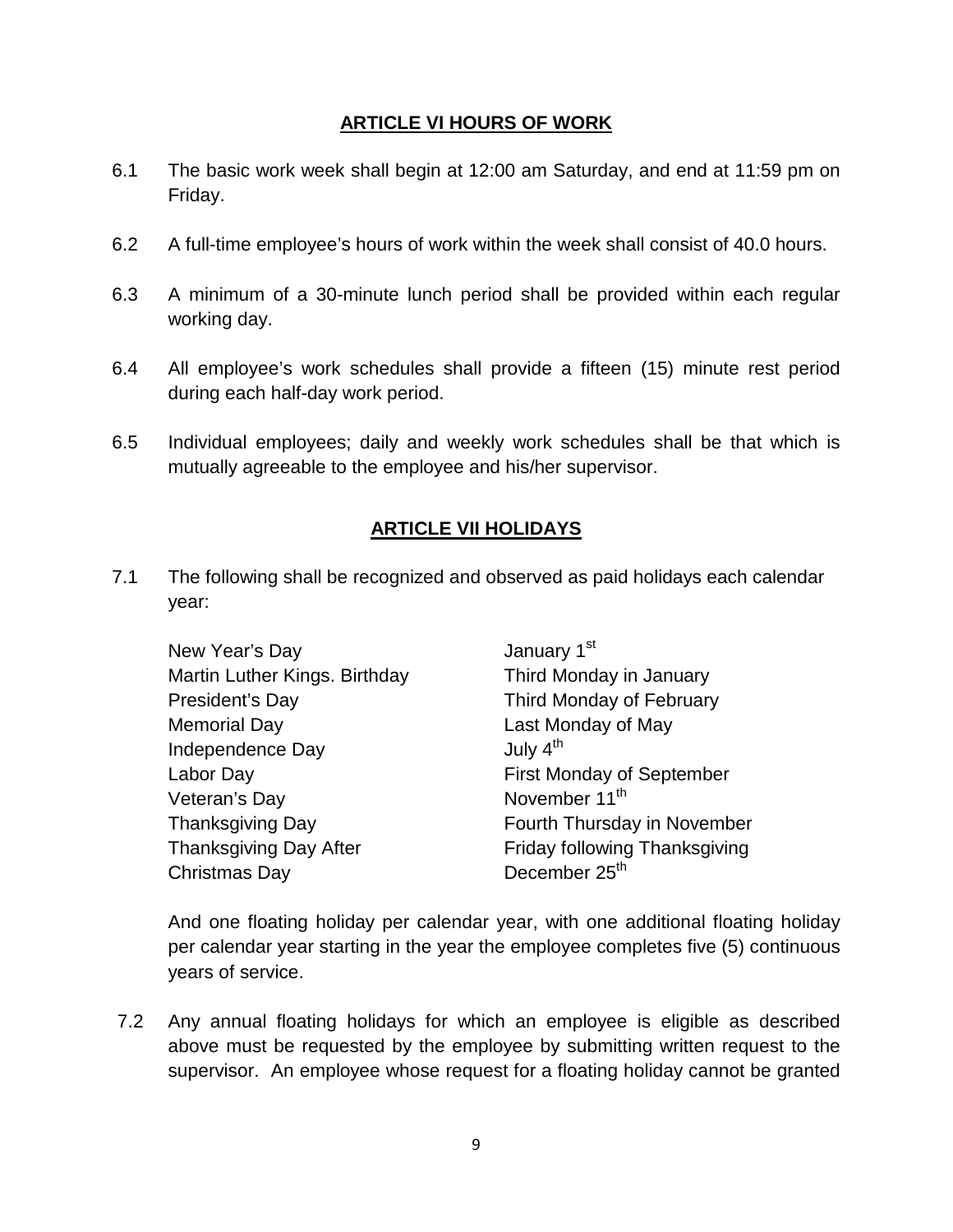prior to December  $31<sup>st</sup>$  shall be paid for that holiday, if it is requested prior to December  $1<sup>st</sup>$  of that year.

- 7.3 Whenever any of the above designated holidays fall on Sunday, the succeeding Monday shall be observed as the holiday. Whenever any of the above designated holidays fall on Saturday, the preceding Friday shall be observed as the holiday.
- 7.4 If any employee works on a holiday, he/she shall be paid at the rate of time and one-half (1/2) in either pay or compensation time off, at the employee's choice. In addition, an employee who works on a holiday access the right to take a holiday before February 1st the following year. This entitlement shall be computed at the rate of the employee's normal working day (7.5 or 8.0 hours), pro-rated for part time employees. If the holiday is not used, the employee will be paid for time after February 1st.

#### **ARTICLE VIII ANNUAL/OTHER LEAVE**

<span id="page-12-1"></span><span id="page-12-0"></span>8.1 Annual Leave

| <b>Years of Continuous</b><br>Employment w/YHD | <b>Work Days</b><br>of eligibility<br>to be certified | <b>Hours</b><br>40.0<br>workweek | <b>Annual Leave</b><br>Days Accrued<br>Per Year |
|------------------------------------------------|-------------------------------------------------------|----------------------------------|-------------------------------------------------|
| Up to 1                                        |                                                       | 8.000                            | 12                                              |
| Over 1                                         | $1 - 1/12$ <sup>th</sup>                              | 8.667                            | 13                                              |
| Over <sub>2</sub>                              | $1 - 2/12$ <sup>th</sup>                              | 9.333                            | 14                                              |
| Over 4                                         | $1 - 3/12$ <sup>th</sup>                              | 10.000                           | 15                                              |
| Over <sub>7</sub>                              | $1 - 4/12$ <sup>th</sup>                              | 10.667                           | 16                                              |
| Over 10                                        | $1 - 5/12$ <sup>th</sup>                              | 11.333                           | 17                                              |
| Over 13                                        | $1 - 1/2$                                             | 12.000                           | 18                                              |
| Over 15                                        | 2                                                     | 16.000                           | 24                                              |

(a) Employees shall be entitled to and shall receive annual leave benefits with pay based on the following schedule: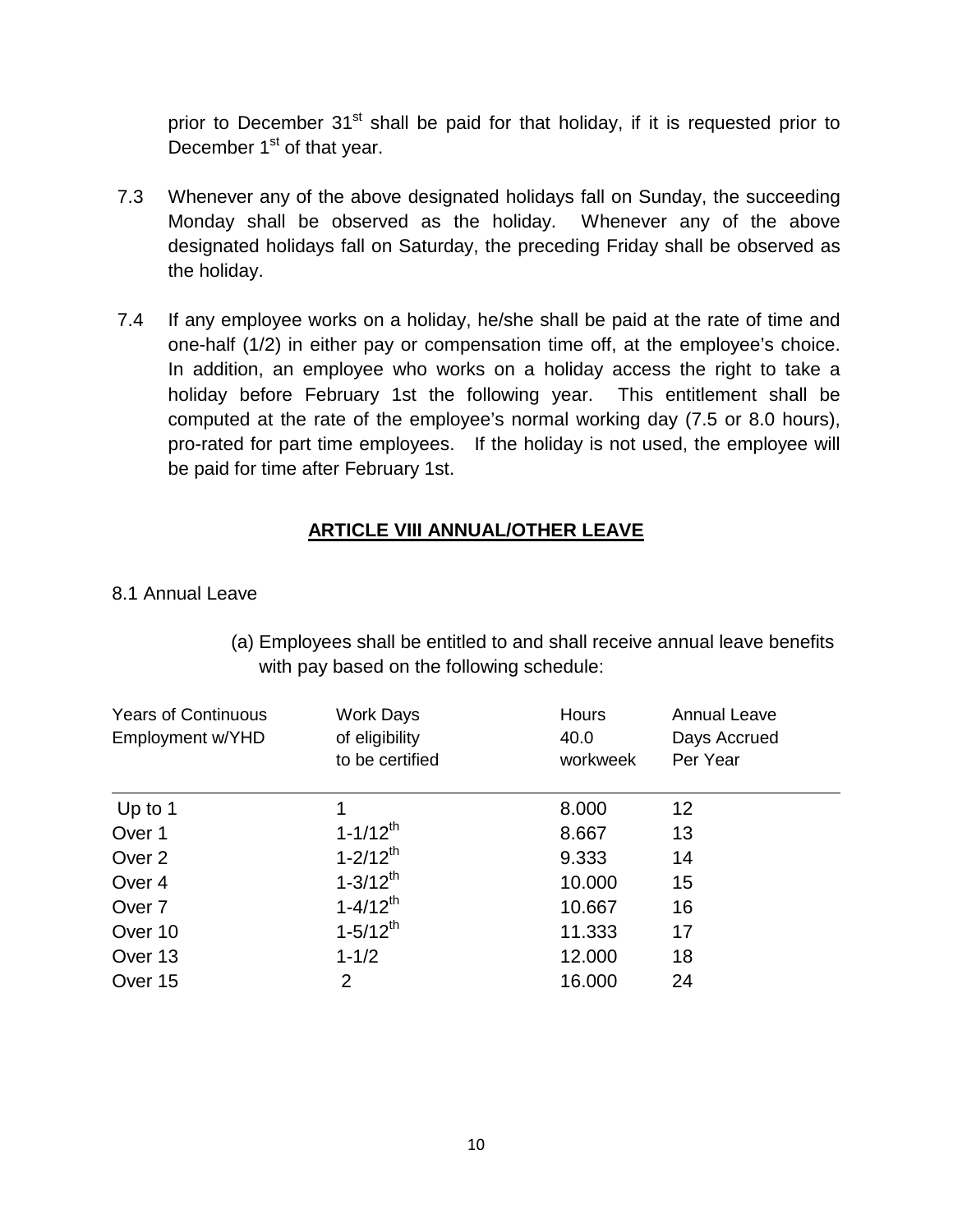(b) Employees may not use accrued annual leave until they have completed six months of continuous employment.

Employees may not accrue more than 256 annual leave hours for employees working 40 hour schedule; provided, however, employees shall not lose annual leave if it is canceled, at the request of the Employer, due to an emergency.

- (c) All accumulated annual leave is paid when an employee leaves employment with the Employer, provided two weeks' notice has been given, unless some special circumstances prevents that notice. In case of death, accumulated annual leave is paid to the estate of the employee. Payment of the accumulated annual leave is calculated by multiplying the employee's base hourly rate, at the time of termination, times the actual number of accumulated annual leave hours.
- (d) If a recognized holiday falls during an employee's annual leave, the holiday shall not be counted against the employee's annual leave.
- (e) If an employee becomes ill during annual leave, he or she may request to use sick leave, rather than annual leave, if the employee's supervisor is promptly notified and a reasonable showing of the necessity for sick leave is made.
- (f) An employee shall request desired annual leave time as far in advance as is reasonable, but not less than two (2) weeks before the schedule is posted. The employee will be notified in writing within two (2) weeks whether the annual leave is approved. In the case of conflicting requests for annual leave, seniority shall prevail; seniority shall not affect approved annual leave.
- (g) Employees accrue a full day of annual leave for their first month of employment if they are placed on the payroll on or prior to the fifteenth  $(15<sup>th</sup>)$  day of the month and work continuously through the rest of the month. Terminating employees do not accrue annual leave for the month in which they terminate unless they actually work continuously through the fifteenth  $(15<sup>th</sup>)$  day of the month in which they terminate.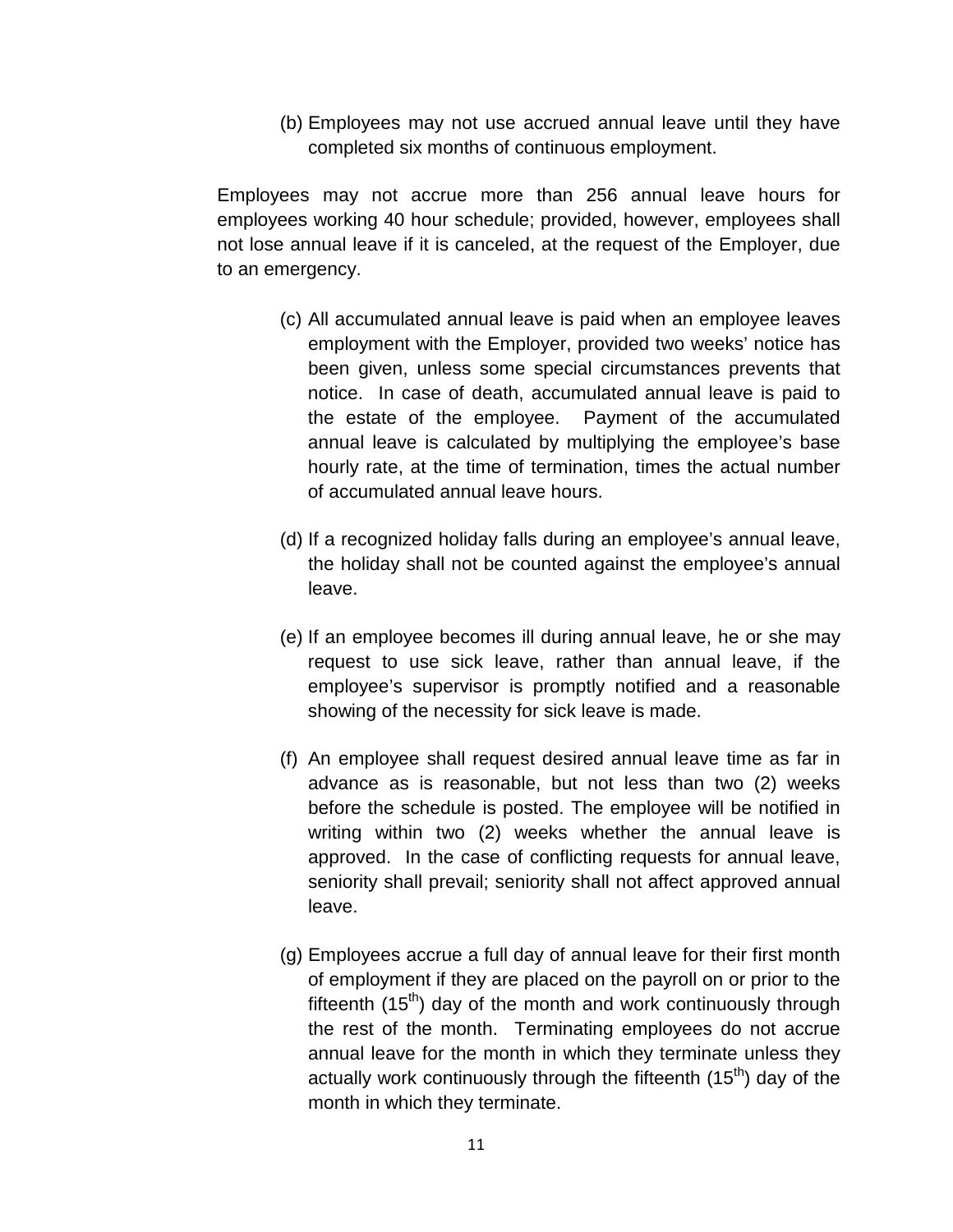(h) At the discretion of the Employer, leaves with or without pay maybe granted for attending professional meetings, conventions, symposia, workshops, college short courses, etc. Requests for In-Service denied for other than budgetary reasons may be appealed to the Labor Management Committee.

<span id="page-14-0"></span>8.2 Other Protected Leaves. Employees may receive protected leaves of absence for qualifying circumstances as specified in the Federal Family and Medical Leave Act (FMLA), the Washington Family Leave Act, the Washington Family Care Act (FCA), this collective bargaining agreement and other relevant statutes.

- (a) Court Duty. Leave with pay shall be allowed to any employee called to serve as a juror or under subpoena to testify in court proceeding. Any compensation (except travel pay) received by the employee from a third party for such jury services or testimony shall be paid to the Employer.
- (b) Active Military Duty. An employee will be allowed time off with pay for active training in the United States Armed Forces or Washington National Guard, not to exceed fifteen (15) days per year.
- (c) Temporary Medical Leave. Employees may be granted temporary unpaid medical leave up to three (3) months without loss of accrued benefits or seniority and with the right to return to his/her prior position. The Employer may require a physician's written report as basis for this leave. An employee on temporary medical leave may use their accrued comp-time, sick or annual leaves.
- (d) Additional Leave of Absence. The Employer may grant additional leave of absence (beyond three months) without pay, at its discretion provided the employee has first expended all accrued annual leave, comp time, and sick leave.
- (e) Leave Without Pay. At the discretion of the Employer, and after the two (2) years of continuous employment, leave without pay may be granted upon request of a nurse of a period of up to six (6) weeks. The nurse shall have the opportunity to return to the same position, unless that position does not exist due to layoff. In such event, Article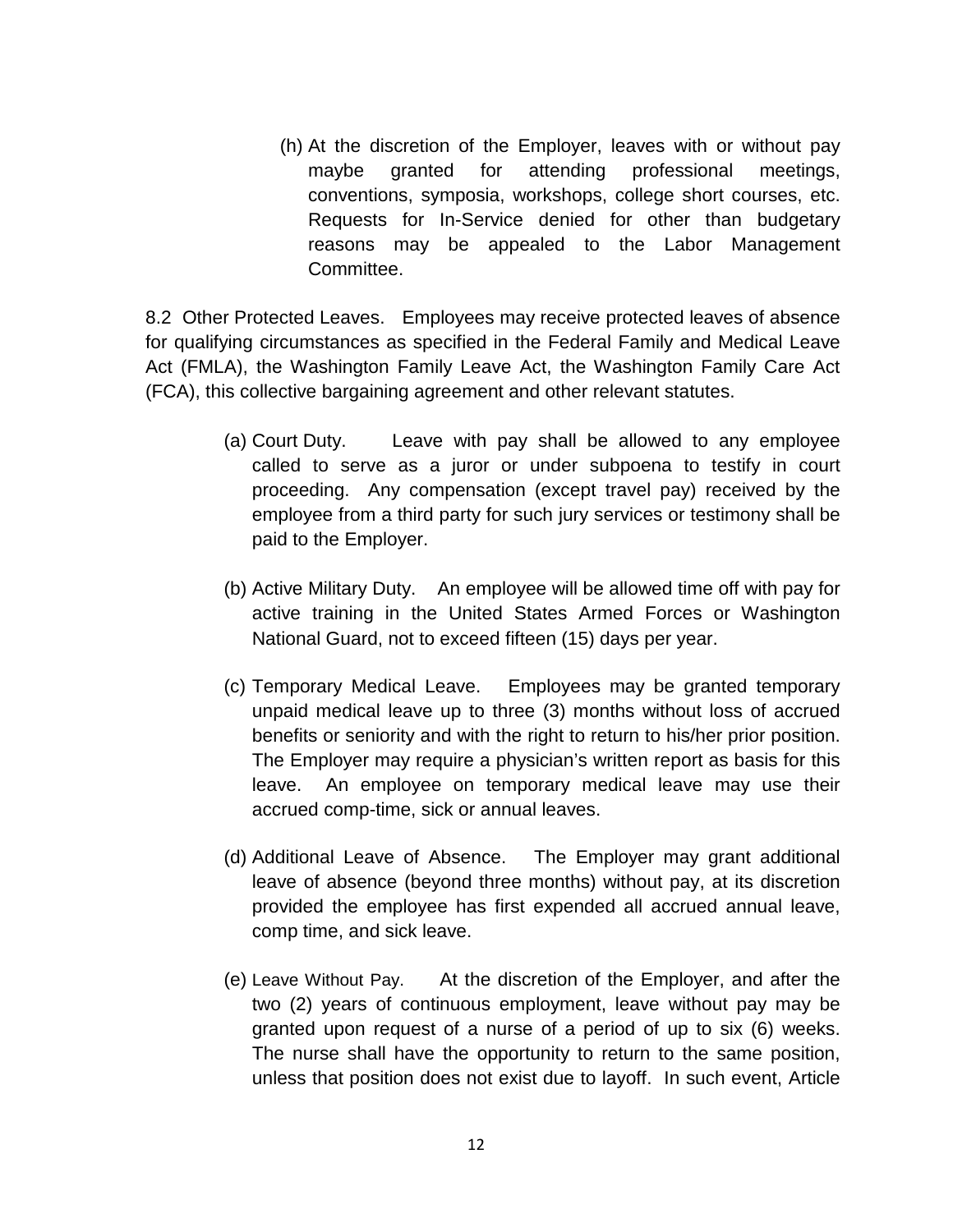10 shall apply. The leave of absence may be extended up to twelve (12) weeks with the inclusion of accrued annual leave.

- (f) Job-Related Education. The Employer may permit leave with or without pay for job-related education, except that employees shall be given professional educational leave necessary to meet re-license requirements. Leave with pay will be granted only in situations which clearly benefit the Employer.
- (g) Authorized Leave Without Pay. Upon return from any authorized leave without pay extending for more than thirty (30) continuous days, an employee's anniversary date and step increase date shall be adjusted for the period while on leave of absence or leave without pay. While on leave without pay status, an employee may continue medical, dental or life insurance benefits provided full premiums are paid by that employee.
- <span id="page-15-0"></span>8.3 Family Leave
	- (a) An "employee," as that term is defined under the Washington Family Leave Act, Ch. 49.78 RCW (the "Act"), and the Family Medical Leave Act (FMLA) i.e., and an employee who has worked at least 1,250 hours during the previous 12 months, is eligible to take unpaid leave for qualifying reasons and on terms consistent with the Act, except where expressly noted therein.
	- (b) An employee is entitled to twelve (12) work weeks of unpaid leave during any twelve (12) month period for the birth and care of the newborn child of an employee; for placement with the employee of a son or daughter for adoption or foster care; to care for an immediate family member as defined in Section 2.3 as follows: spouse, domestic partner, dependent child, adult child unable to care for self, parent, parent-in-law, grandparent, or grandchild, brother, sister, brother-in-law and sister-in-law) with a serious health condition; or take medical leave when the employee is unable to work because of a serious health condition. A serious health condition is an illness, injury, impairment or physical or mental condition that requires inpatient care in a medical facility or continuing treatment by a health care provider. Consistent with the Act, the Employer may require the employee to provide written certification from the health care provider concerning serious health condition, as well as the employee's ability to return to regular duty at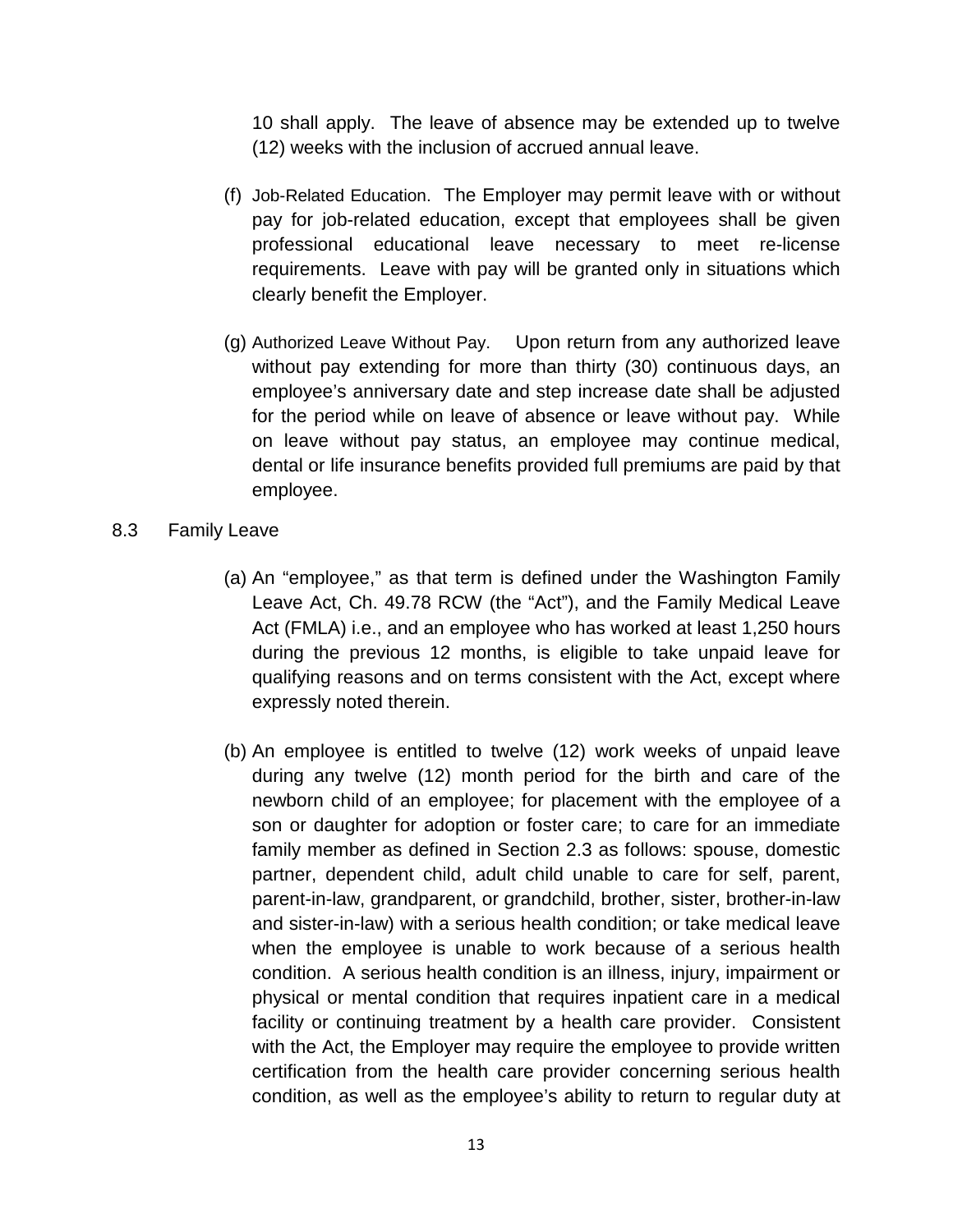the conclusion of the leave period. As required by the Act or other applicable law, an employee is entitled to take unpaid leave in addition to the 12-work-week period for the period of time that she is sick or temporarily disable because of pregnancy or childbirth. The employer uses a rolling calendar method for determining the 12 (twelve) month period. The 12 (twelve) month period is measured forward from the date an employee uses any FMLA leave. Under the rolling method 12 (twelve) month period, each time an employee takes FMLA leave, the remaining entitled would be balance of 12 (twelve) weeks which has not been used during the immediately preceding 12 (twelve) months.

- (c) If the necessity for leave for the birth or placement of a child or because of a serious health condition is foreseeable, the employee shall provide the Employer with not less than thirty (30) days' notice before the date the leave is to begin. If 30 days is not possible because of an unforeseeable need for leave, the employee shall provide such notices as is practicable.
- (d) Notwithstanding the 12 work week limitation under Article 8.3 (b), following twelve (12) months of continuous employment with the Employer, an unpaid leave not to exceed one year may be granted to an employee to care for dependent child with a serious health condition who resides with the employee, without loss of previously accrued seniority. And employee taking additional non-pregnancyrelated leave in excess of 12 work weeks under this sub-section (e) shall be entitled to return to the first available position for which he or she is qualified, without loss previously accrued seniority. Leave under the Act and FMLA is unpaid leave. The employer chooses to run concurrent all paid leave available to the employee while FMLA. Once all paid leave (which is running concurrent) has been exhausted, then any remaining time of the 12 (twelve) weeks allowed during the 12 (twelve) month period shall be unpaid.
- <span id="page-16-0"></span>8.4 FMLA Military Family Leave/FMLA, Family Care Act: All full-time and part-time employees are eligible for this leave.
- <span id="page-16-1"></span>8.5 Leave for birth, bonding, or to care for a child with a serious health condition. Under the Washington Pregnancy Disability leave, any mother who is sick or disabled as it relates to pregnancy (as defined in WAC 162-30-020) shall be provided unpaid leave during the sickness or disability. This leave time shall be in addition to any time provided under the Act and FMLA.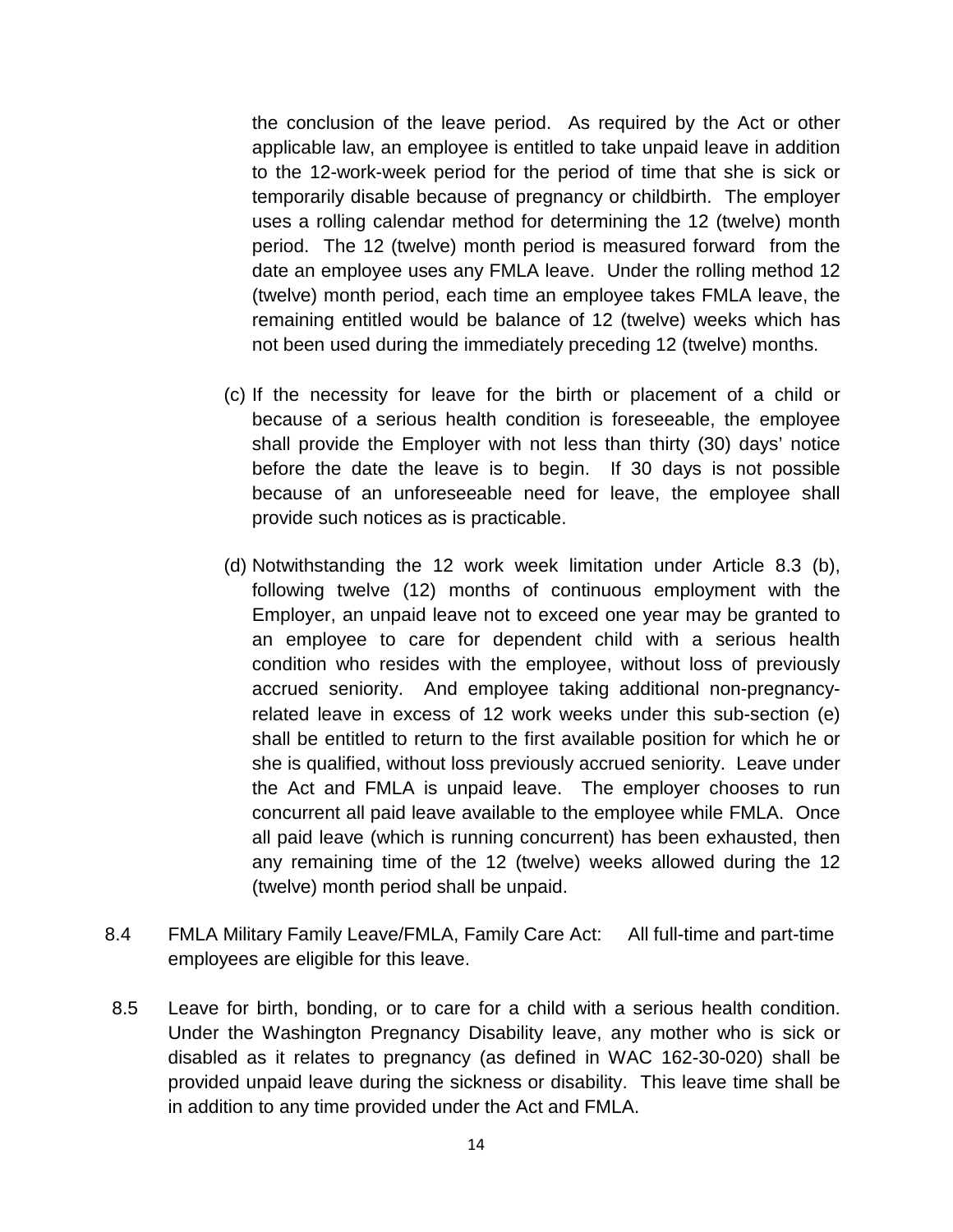<span id="page-17-0"></span>8.6 Bereavement Leave Full-time and part-time employees may be absent on bereavement leave for up to five (5) regularly scheduled workdays annually without loss of pay in case of death of the immediate family. The term "immediate family" includes persons related by blood, marriage, legal adoption, and registered domestic partners as defined in Section 2.3 of this agreement. In the event that there is a necessity of days beyond the initial 5 days of bereavement days, additional leave days may be used from the employee's leave accrual bank. If the employee does not have any accrual hours, then leave without pay may be granted at the discretion of the employer.

For the purposes of determining immediate family, that term includes persons related by blood, marriage, legal adoption or guardianship, specifically limited to the following individuals; spouse, domestic partner; children, parent; parent-inlaw; grandparent; brother, sister; brother-in-law; sister-in-law; or grandchild.

- <span id="page-17-1"></span>8.7 Domestic Violence Leave Full-time and part-time employees shall be allowed to use any accrued time while on Domestic Violence Leave
- 8.8 Benefits During the periods of Family Medical Leave Act, Family Leave Act, Washington Pregnancy Disability Leave, and Domestic Violence Leave the Employer shall continue to pay the same portion of health, dental, group life, and disability insurance as the Employer paid prior to the employee going on leave.

#### <span id="page-17-2"></span>**ARTICLE IX SICK LEAVE**

- <span id="page-17-3"></span>9.1 In order to reduce the financial loss to an employee who is unavoidably absent from work because of illness or injury to himself/herself or his/her family, the Employer will maintain his/her salary during such absence under the provisions of this article.
	- (a) Eligibility: Sick leave is available for use by employees after having completed one (1) continuous month of employment. .
	- (b) Accrual: Employees accrue a full day of sick leave for their first month of employment if they are placed on the payroll on or prior to the fifteenth  $(15<sup>th</sup>)$ day of the month and work continuously through the rest of the month. An employee terminating from employment does not accrue sick leave for the month in which they terminate unless they actually work continuously through the fifteenth  $(15<sup>th</sup>)$  day of the month.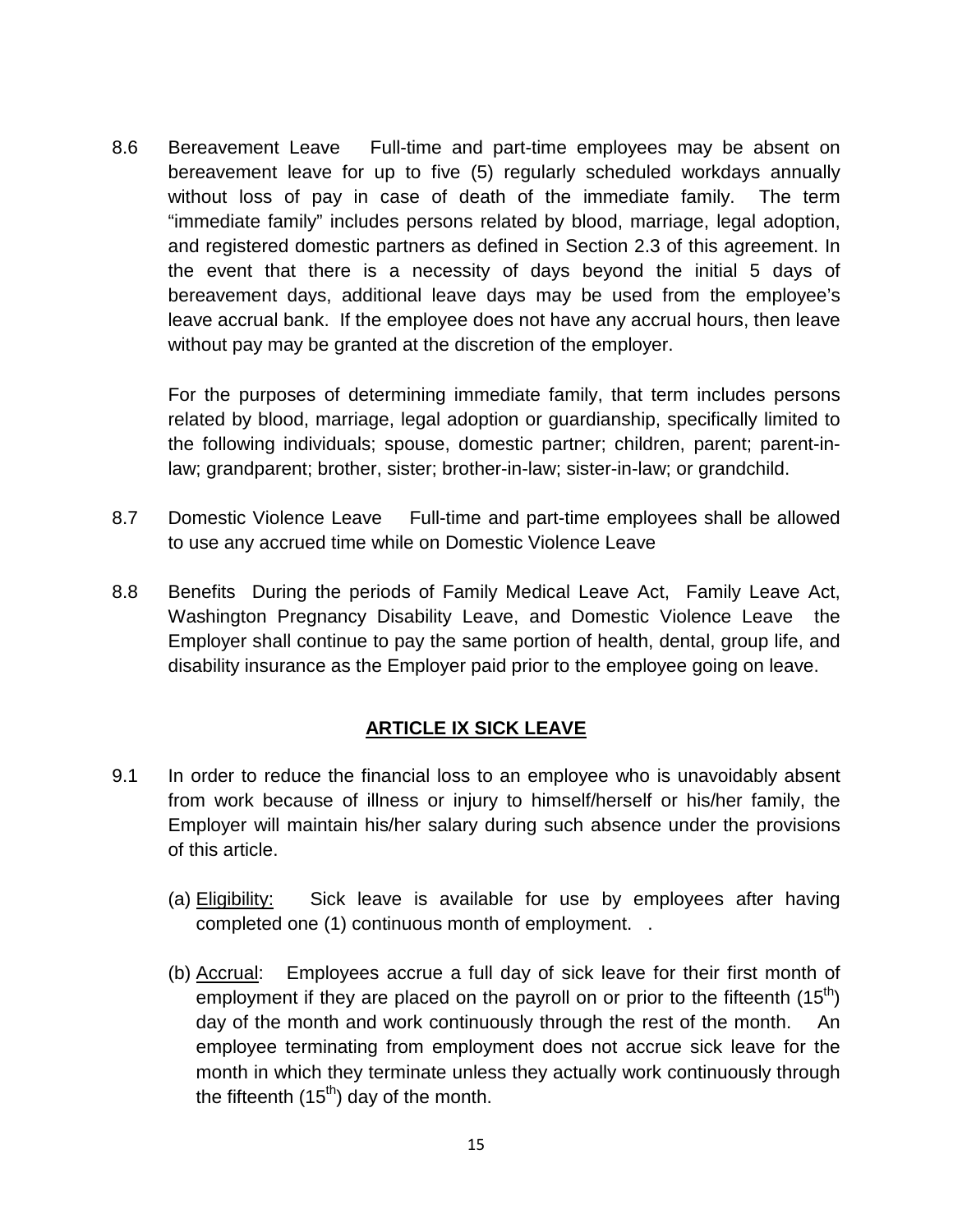- (c) Maximum Accrual: Employees working a 40 hour schedule may not accrue more than nine hundred sixty (960) hours; provided, employees whose sick leave accrual exceeds 960 hours will receive payment for the amount over 960 hours at the rate of twenty-five percent (25%) of the employee's accumulated sick leave hours.
- 9.2 Conditions under which an employee is to be paid sick leave are the following:
	- (a) While the employee personally is mentally or physically disabled because of an illness (including pregnancy and childbirth), injury or temporary disability.
	- (b) Doctor, dental or optical appointments for the employee or a member of his/her immediate family
	- (c) To care for an immediate family member with an illness, injury, or health condition. "Immediate family" includes person related by blood, marriage, or legal adoption and domestic partners as defined in Article 2.3.
	- (d) An employee may use accrued sick leave to care for specified family members to the extent required by the Washington Family Care Act, CH. 49.12 RCW and Title 296-130 WAC. Paid sick leave for illness in the family may not exceed the employee's accumulated sick leave eligibility, without the Employer's approval. In accordance with the Washington Care Act, an employee may use sick leave for children (under 18 or over 18 and disabled, foster children, step children and those for whom the employee stands in loco parentis with a serious health condition that requires treatment or supervision and spouses, parents, parents-in-law, or grandparents with a serious health condition or an emergency condition.
	- (e) Closure of the employee's place of business or child's school/place of care by order of a public official for any health-related reasons.
- 9.3 Advance Notice Requirements
	- (a) If an Employee's health-related absence is foreseeable, the Employee must provide notice to his or her supervisor or a regular supervisor at least ten (10) days, or as early as possible, before the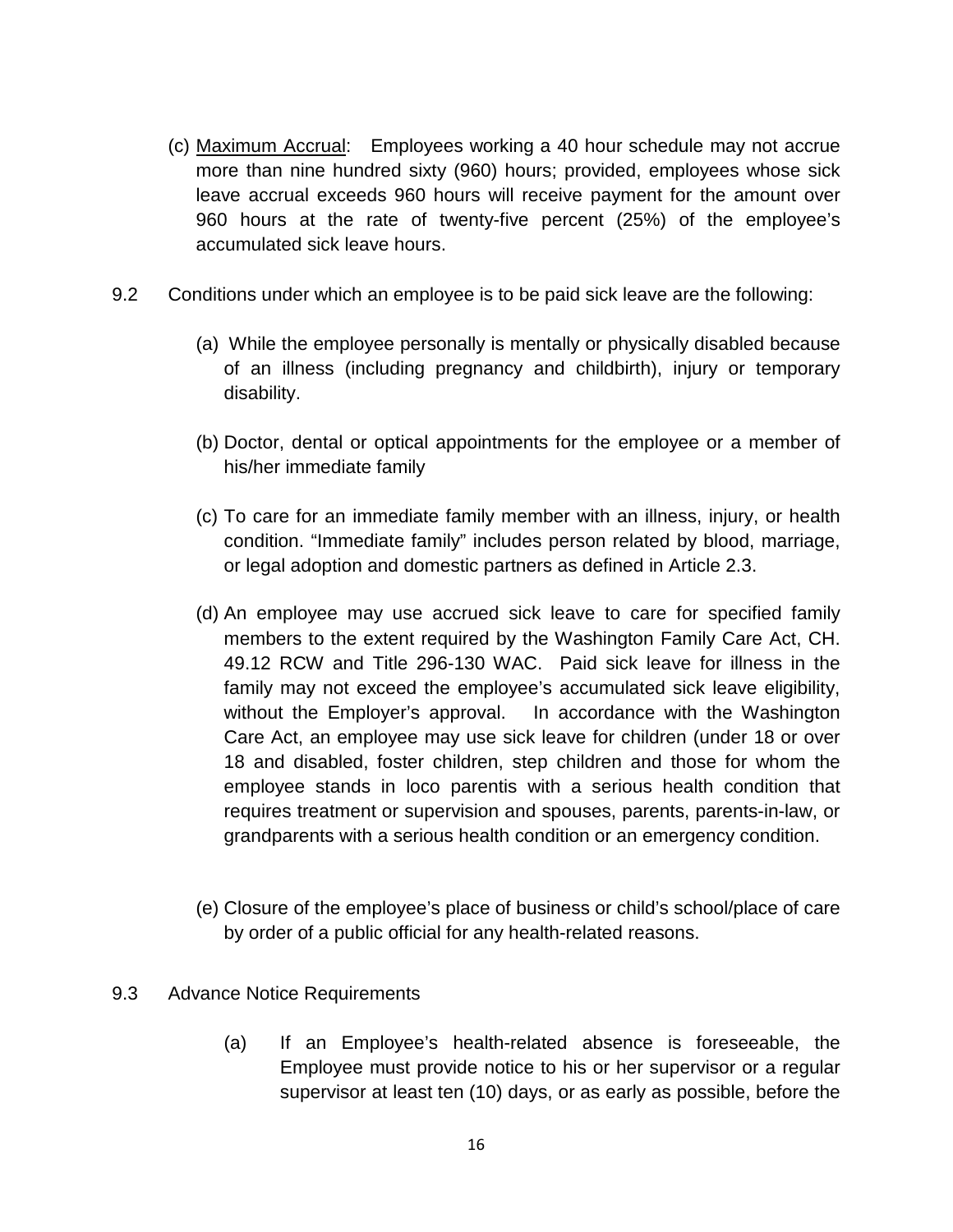first day of sick leave is to be used. Whenever possible, notification should include the expected duration of the absence for which sick leave is to be used.

- (b) If an Employee's health-related absence is unforeseeable, the Employee must contact his or her supervisor or a regular supervisor as soon as possible.
- (c) If the need for paid sick leave is unforeseeable, and arises before the required start of the Employee's shift, notice should be provided no later than one (1) hour before the Employee's required start time.
- (d) In the event it is not possible to provide notice of an unforeseeable absence, a person, on the employee's behalf, may provide such notice.
- (e) Whenever possible, the notification should include the expected duration of the absence.
- (f) Where the need for use of sick leave for qualifying domestic violence, sexual assault or stalking reasons is foreseeable, the Employee must provide give advance oral or written notice to his or her supervisor as soon as possible.
- (g) Where the need for use of sick leave for qualifying domestic violence, sexual assault or stalking reasons is not foreseeable, i.e., in emergent or unforeseen circumstances, the Employee or a designee must give oral or written notice to the Employee's supervisor no later than the end of the first day that the Employee takes such leave.

#### Verification Requirements

If an Employee is seeking to use or has used sick leave for any of the above health-related authorized uses for more than three (3) consecutive workdays, he or she may be required to provide verification that establishes or confirms that the use of sick leave is for an authorized purpose.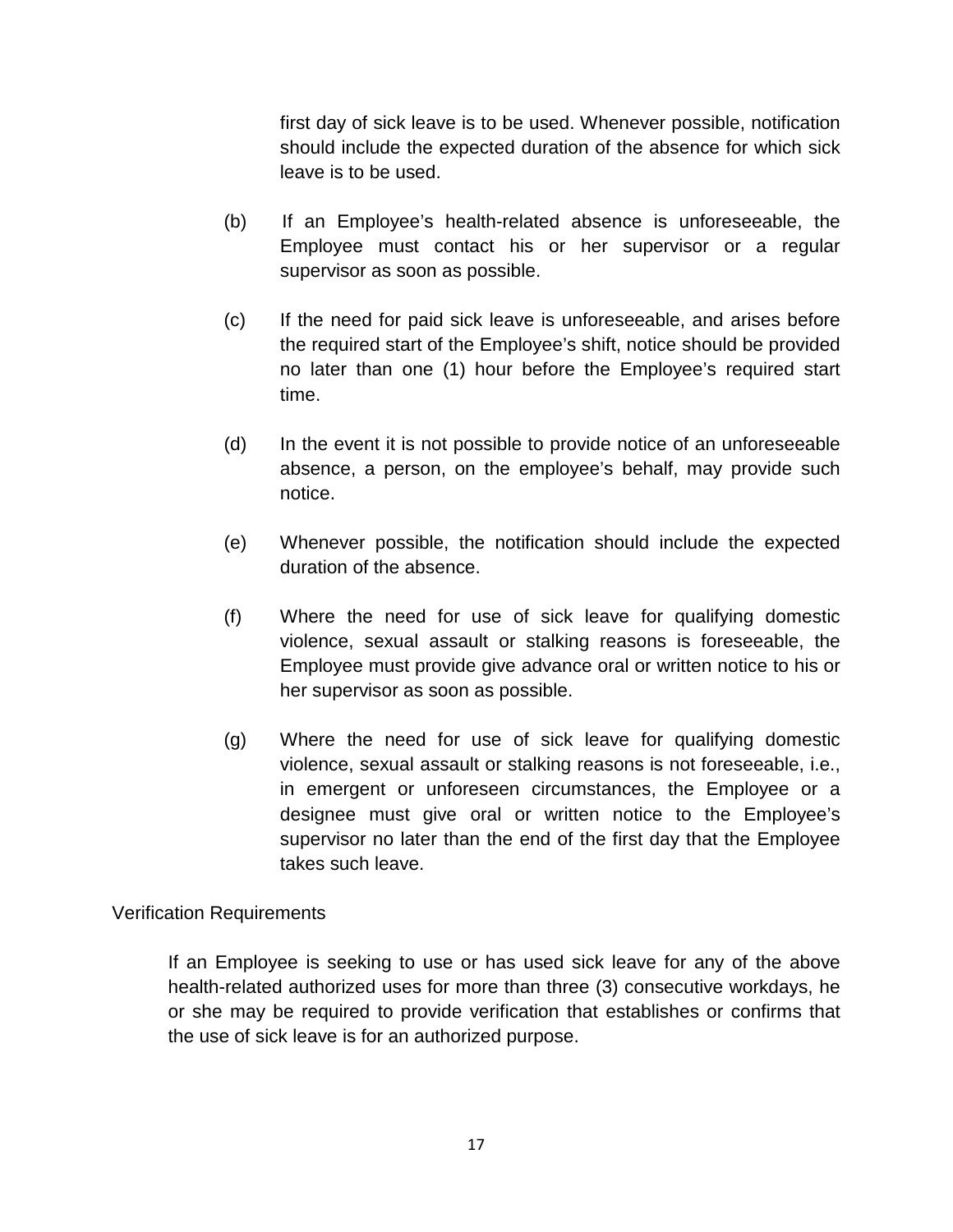When an Employee or the Employee's immediate family is sick for more than three (3) consecutive days for which he or she would otherwise be required to work, acceptable verification will typically be in the form of a doctor's note or a signed statement by a health care provider, indicating that the use of sick leave is necessary to take care of the Employee or the Employee's immediate family. (In exceptional circumstances where the Employee can demonstrate that the doctor's note requirement will impose an undue burden or expense on the Employee, a written or oral statement from the Employee indicating that the use of sick leave is necessary to take care of themselves or immediate family will be deemed acceptable verification.)

In all cases when verification is required, sick leave will be paid no later than the regular payday for the pay period during which verification is provided by the Employee to the Health District.

- 9.4 Employees who cease their employment because of retirement or death of the employee shall be compensated for all of their unused sick leave eligibility subjected to the following limitations:
	- (a) The rate of payoff shall be twenty-five percent (.25%) of all of the employee's accumulated sick leave. Payment of accumulated sick leave is paid by multiplying the employee's base hourly rate time twenty-five percent (25%) of the employee's accumulated sick leave hours. All payments of accumulated sick leave are based on the employee's salary at the time of separation.
	- (b) For this purpose, retirement shall not include employees who have terminated prior to retirement, but left their vested State Employees Retirement Funds on deposit with the Department of Retirement Systems.
- 9.5 Any employee who separates for any reason other than retirement or death of the employee shall not be paid for accrued sick leave eligibility. (This does not preclude full payment of accrued sick leave during an employee's *bona fide* disability which ends in separation.)

If an Employee leaves employment and is rehired within 12 months of separation, any accrued, unused sick leave will be reinstated to the employees paid sick leave balance.

If an Employee is rehired within 12 months of separation, the Employee will not be required to wait another 30 days to use the accrued sick leave if the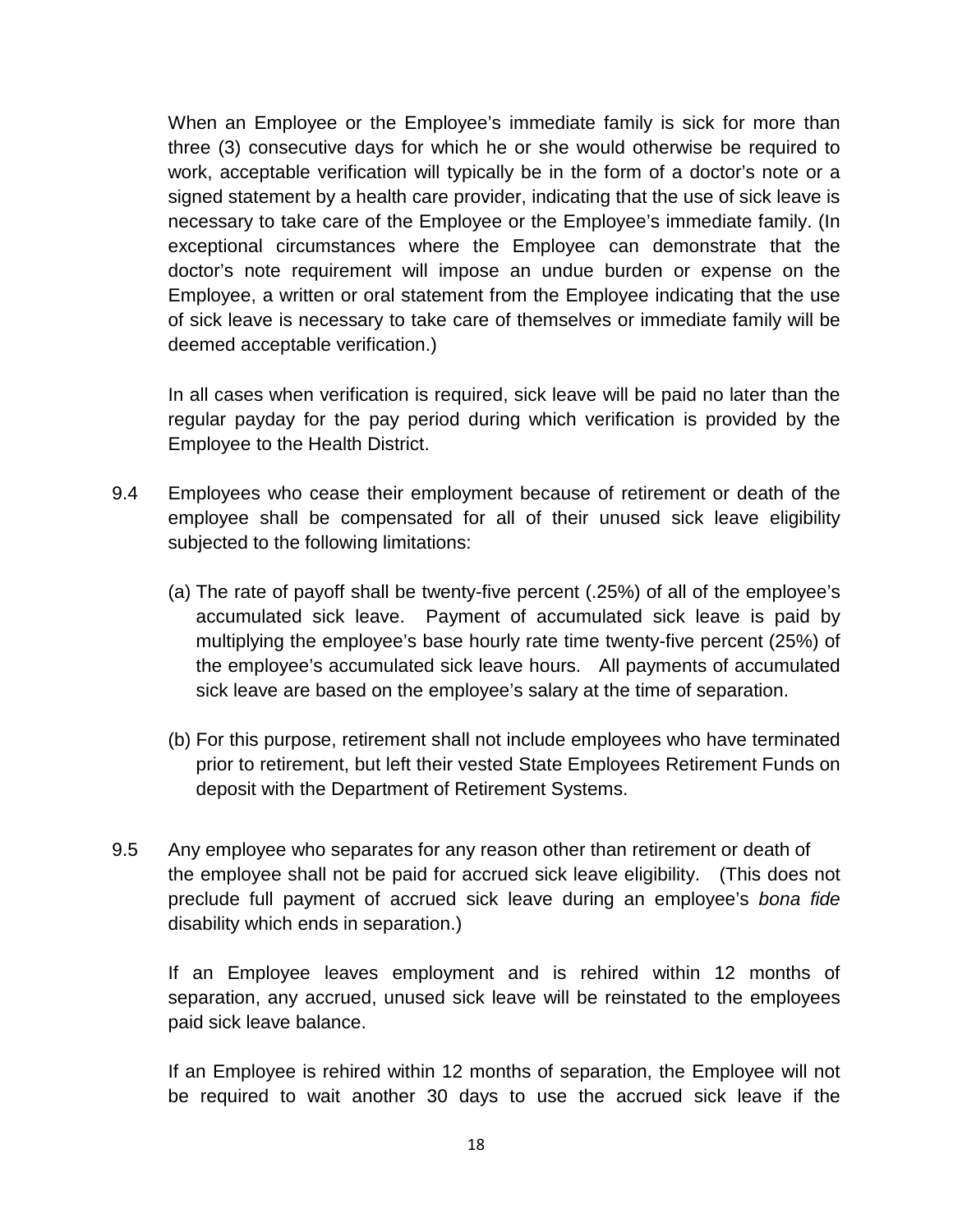Employee met that requirement during the previous period of employment. If an employee did not meet the 30-day requirement for the use of sick leave prior to separation, the previous period of time the employee worked will count towards the 30-day waiting period for use of accrued sick leave.

- 9.6 Employees who have retired and are subsequently re-employed are not entitled to any cash sick leave payoff of subsequent death or retirement, except for that sick leave eligibility accrued during the most recent unbroken period of employment.
- 9.7 Per Washington State Resolution 1433, an employee that has resigned from the Health District and thus is not eligible to cash out their sick leave, and returns within a year of the date of the resignation, may have the accrued sick balance reinstated.
- 9.8 Sick leave will continue to accrue during paid leaves of absence.
- 9.9 Employees may elect to transfer sick leave days to a co-worker who suffers (or for the co-workers immediate family member as defined by Section 2.3 who suffers) an extraordinary serious illness or injury. However, leave may only be transferred if the co-worker who is receiving the sick leave day has exhausted his/her sick leave, personal leave, and annual leave and has been on unpaid status for a minimum of 40 hours before they will be permitted to receive donated sick leave from a colleague. Provided, however, that the Employer is notified in writing, signed by the transferor, and that such transfer is approved by the Employer. The Employer may consider other requests from the employees as needed.

<span id="page-21-0"></span>9.10 Consistent with Washington's Paid Sick Leave Law, no Employee will be retaliated against for using sick leave for authorized purposes.

#### **ARTICLE X LAYOFF AND RECALL**

- 10.1 The Employer will lay off in an inverse order of seniority within a classification series.
- 10.2 An employee to be laid off who has seniority and has worked in a lower classification may replace the least senior employee in that classification provided he/she can meet the qualifications for the job. All employees who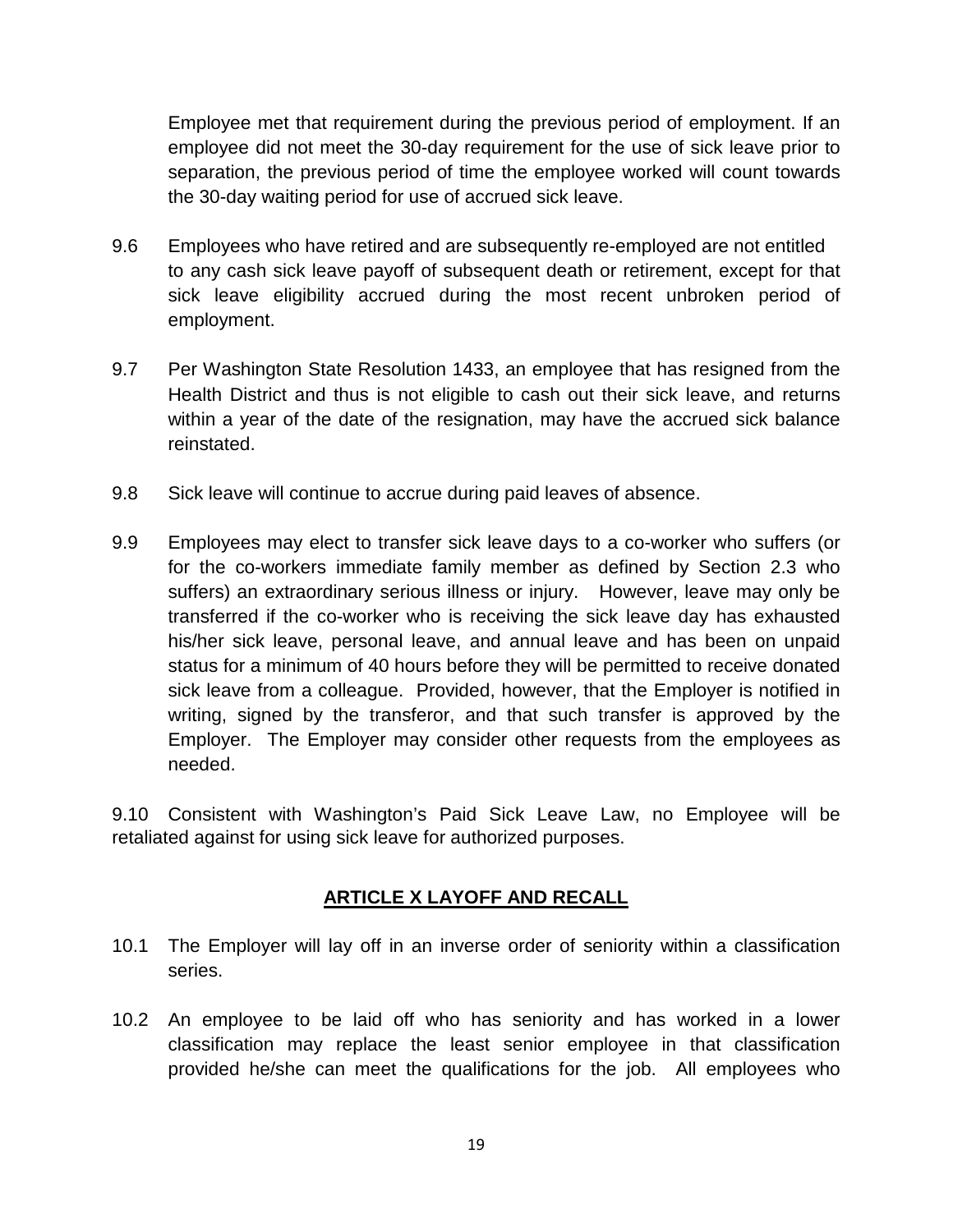replace a less senior employee shall be placed on a three (3) month trial period. Employees retain all union rights during this trail period.

- 10.3 Employees laid off shall be given preference in filling any vacancies within his/her classification series (or any other classification for which he/she is qualified) and accumulated seniority shall be restored to an employee recalled from lay off.
- 10.4 To the extent possible, the Employer will give concurrent thirty-day notice to employees to be laid off and to the Union. Notice to the Union will include the names, job classifications, and seniority of those employees to be laid off.
- 10.5 No new employees shall be hired by the Employer until all available employees placed on layoff have been offered re-employment, provided that the layoff period does not exceed one year and that the employee keeps the Employer advised of his/her current address. An offer of re-employment shall be in writing and sent by certified mail to the employee. An employee so notified must indicate acceptance within ten (10) days of notice of the offer or forfeit all reemployment rights under this Article.
- 10.6 Benefits shall not accrue during the period an employee is on lay-off. Employees recalled, and who accept the recall within one (1) year from the date of the layoff, shall have previously accrued seniority and sick leave prior to lay-off restored.
- 10.7 Employees laid off under the provisions of this Article shall receive accumulated leave and comp-time as severance pay. Such payment shall be made in the next regular pay period.
- 10.8 When the patient load falls so that regular staffing is not needed ("low census") the Employer shall first ask for volunteers from within the affected area to take time off work. If enough volunteers cannot be found, the Employer will reduce staffing in the following orders:
	- (1) Eliminate overtime, whenever practical.
	- (2) Eliminate use of intermittent staff, whenever practical.
	- (3) Regular employees will rotate equitably, starting with the least senior employee in the affected work area.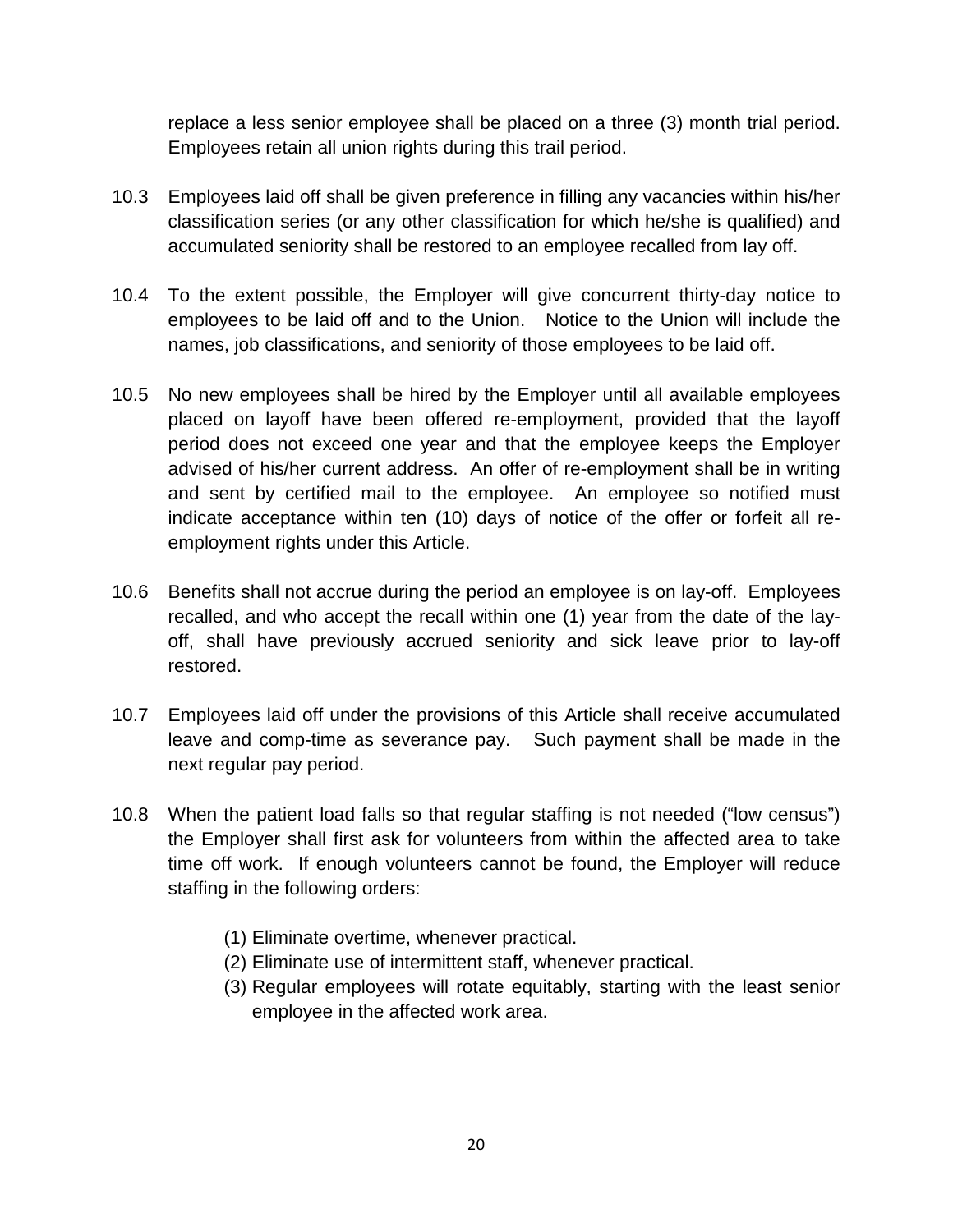<span id="page-23-0"></span>An employee taking a low census day off must use accumulated comp time before choosing unpaid leave. Upon request from an affected employee, the supervisor will attempt to locate work (including indirect service) in another area.

#### **ARTICLE XI INSURANCE PROGRAMS**

- 11.1 The Employer will provide and maintain a program of medical services.
- 11.2 The Employer will provide group health insurance (medical, dental, vision and life coverage). The employer will cover at least one plan under the Public Employees Benefits Board ("PEBB"), at the prevailing premium with no loss in coverage or increased cost that is within the control of Employer for the duration of this Agreement. This benefit will at least match or exceed the coverage as provided to the other bargaining units at the Yakima Health District.

For calendar year 2018- 2020 the Employer contribution toward group medical, dental, vision and life coverage shall be as follows:

Effective January 1, 2018, the Health District will pay insurance coverage, on the behalf of the employee, up to the amount of the cost of the Kaiser Permanente Classic plan, not to exceed \$1,000 for the duration of the current contract. In 2018, the Health District will pay up to the premium of \$879 dollar per month. In addition, the Health District will contribute:

\$100 for child(ren) coverage \$150 for spouse coverage \$200 for full family

The total fees the District will contribute to health care coverage for the employee and his/her family will not exceed \$1,200 per month for the employee and family for the duration of the contract.

If the cost of the Kaiser Permanente Classic plan for employee only does exceed \$1000 during the duration of the contract, section 11.2 of this contract can be reopened for the purpose of the Employer and the Union to come to an agreement on what portion the Employer and Union will contribute.

The Health District will continue to offer health care coverage, medical, dental, vision, and life coverage under the Public Employees Benefits Board ("PEBB").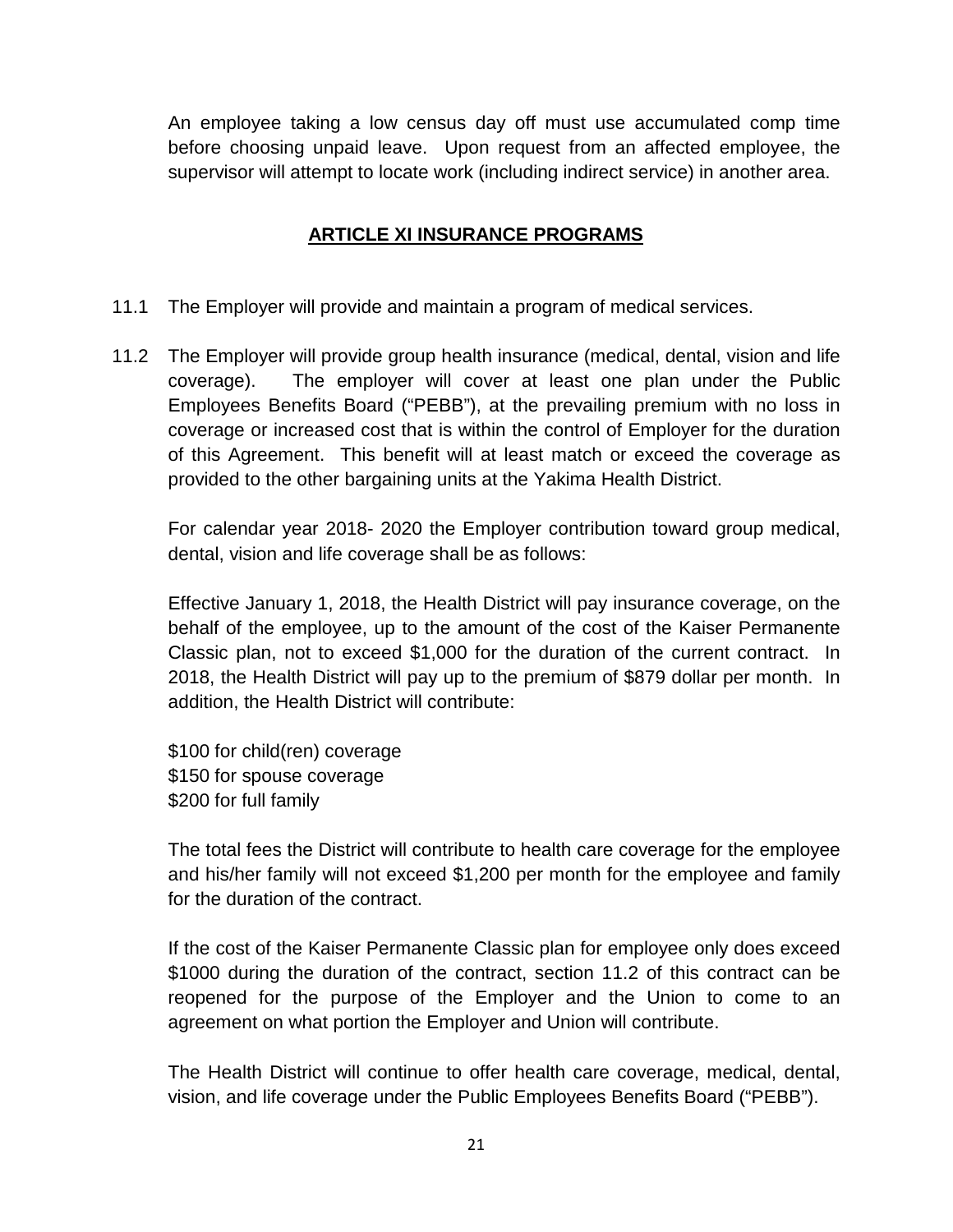- 11.3 The Yakima Health District and Local 17, IFPTE, AFSCME Council 2, and District 1199 NW, SEIU, has formed a joint committee on health insurance, which commenced in June of 1995. The committee was formed with equal representation of both union and management. Each union shall appoint one (1) representative, and the Employer shall appoint three (3). The committee shall meet during regularly scheduled hours. A member of the committee who steps down for any reason shall be replaced by the same selection process.
	- (a) The purpose of the committee shall be to study and become informed on health insurance programs, to asses programs; to identify real and perceived problems, and to make recommendations to the Employer, and the unions, on improving and enhancing the health insurance programs. These recommendations may include, but are not limited to: changes in insurance providers, maintaining costs and benefits at the current level, and education on preventive care and use of benefits. The committee shall address matters subject to collective bargaining, but shall not substitute for contractuallyagreed upon bargaining.
	- (b) To enable the committee to be become knowledgeable, to make reasonable and objective recommendations for change, and to carry out its responsibilities, the Employer agrees to complete and open disclosure of information requested by the committee, and cooperation of Employer staff to assist the committee. This committee will meet in late September after PEBB has published its annual rate for the forthcoming year.
- 11.4 State Industrial Insurance will be provided. The Employer and employee will pay a portion of the premiums as established by the State Department of Labor and Industries for the employee's job classification.
- <span id="page-24-0"></span>11.5 The Employer agrees to maintain coverage under the Washington State Public Employees Retirement System, OASI, and Washington State Unemployment Insurance.

#### **ARTICLE XII COMPENSATION**

12.1 For calendar years 2018 through 2020, the annual COLA salary increase shall be equal to 80% of the change in Seattle CPI-U, as measured during the January to June of the year prior to the January distribution of following year, with a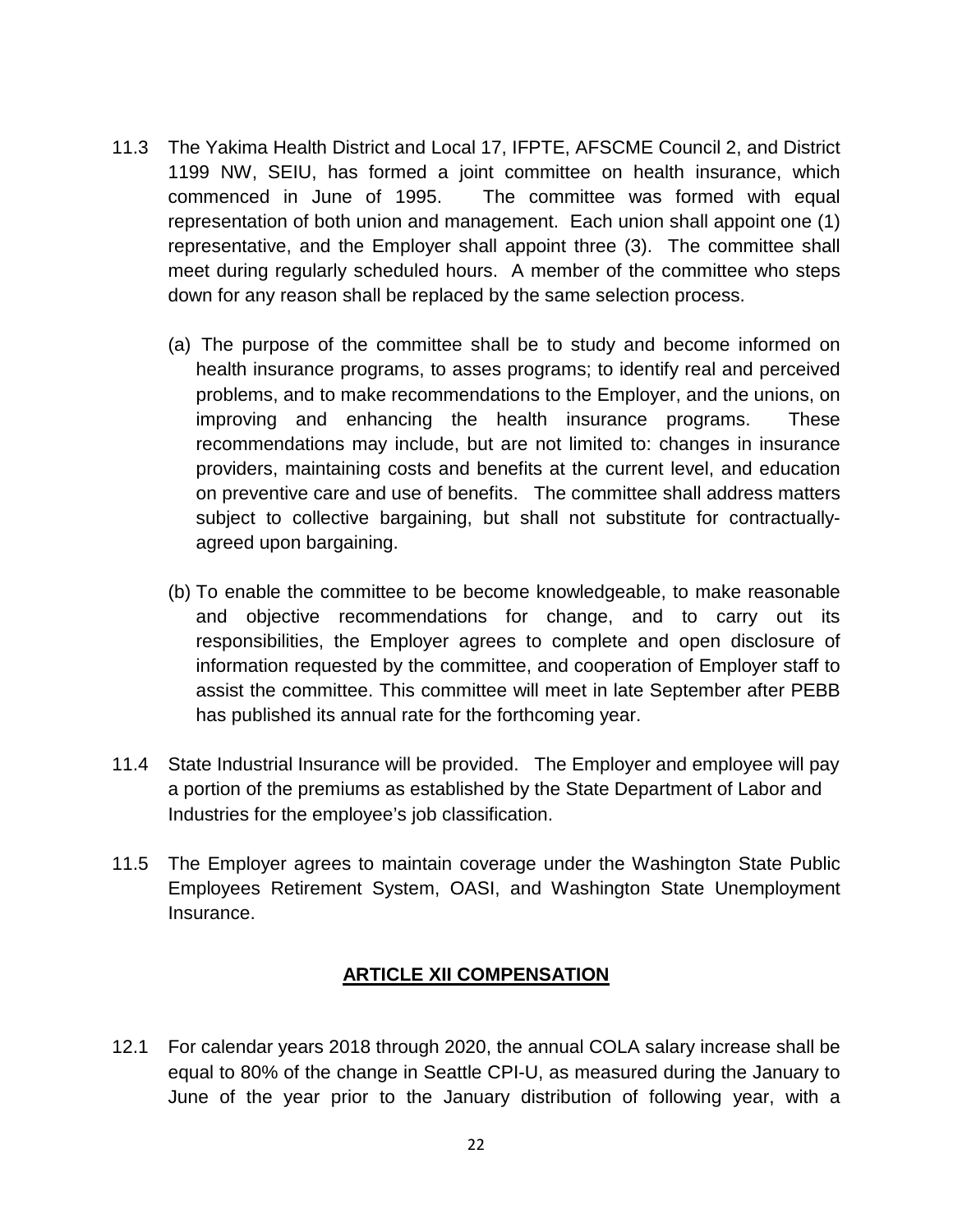minimum annual increase of 1.3% and no maximum annual increase. Revised salary schedules shall be provided to the Union and included as amendments to this Agreement for 2018, 2019, 2020. .

The employee's salary will be reduced by the amount of the employee's contributions to the State Retirement System and, to the extent authorized by the employee, his or her political action fund contribution, with such amounts being remitted by the Employer directly to the State and to the Union, respectively.

- 12.2 Effective with this Agreement, the Employer has established a 15step salary range which replaced the 19 step salary range identified in previous Agreement. This change was implemented in an effort to improve recruitment and retention of nursing staff. The new salary schedule is represented in Attachment A.
- 12.3 Employees shall normally advance to the next step on the salary scale on the first day of the month in which their anniversary date falls; provided, however, this provision shall not apply to persons (a) whose probation period extended or (b) who have taken more than fourteen consecutive calendar days leave without pay. "Anniversary," in this context, refers to the date of hire, except an employee hired at Step I usually moves to Step 2 after 6 months, so the date of movement to Step 2 becomes the anniversary date.
- 12.4 The Employer will make pay checks available before 5:00 p.m. on pay day at the employer's Yakima Office.
- <span id="page-25-0"></span>12.5 Shift Differential
	- (a) A shift differential of \$1.50 per hour shall be paid for work performed by an employee following the end of his or her established work day and continuing until 7:00 a.m., provided, that shift differential shall not apply to employees in "on-call" status. The parties understand and agree that differential pay shall not be available when an employee is allowed to perform work outside his or her established work hours in order to accommodate an employee's personal, non-routine need. Likewise, differential pay shall not be available for work performed under Article 12.10 innovative work schedules provision. Except in emergency situations, differential pay must be approved in advance by the supervisor.
	- (b) Weekend Differential Employees who are scheduled to work specified hours of work on weekends (midnight Friday until midnight Sunday) shall be paid \$3.00 per hour premium, in addition to their regular pay. If the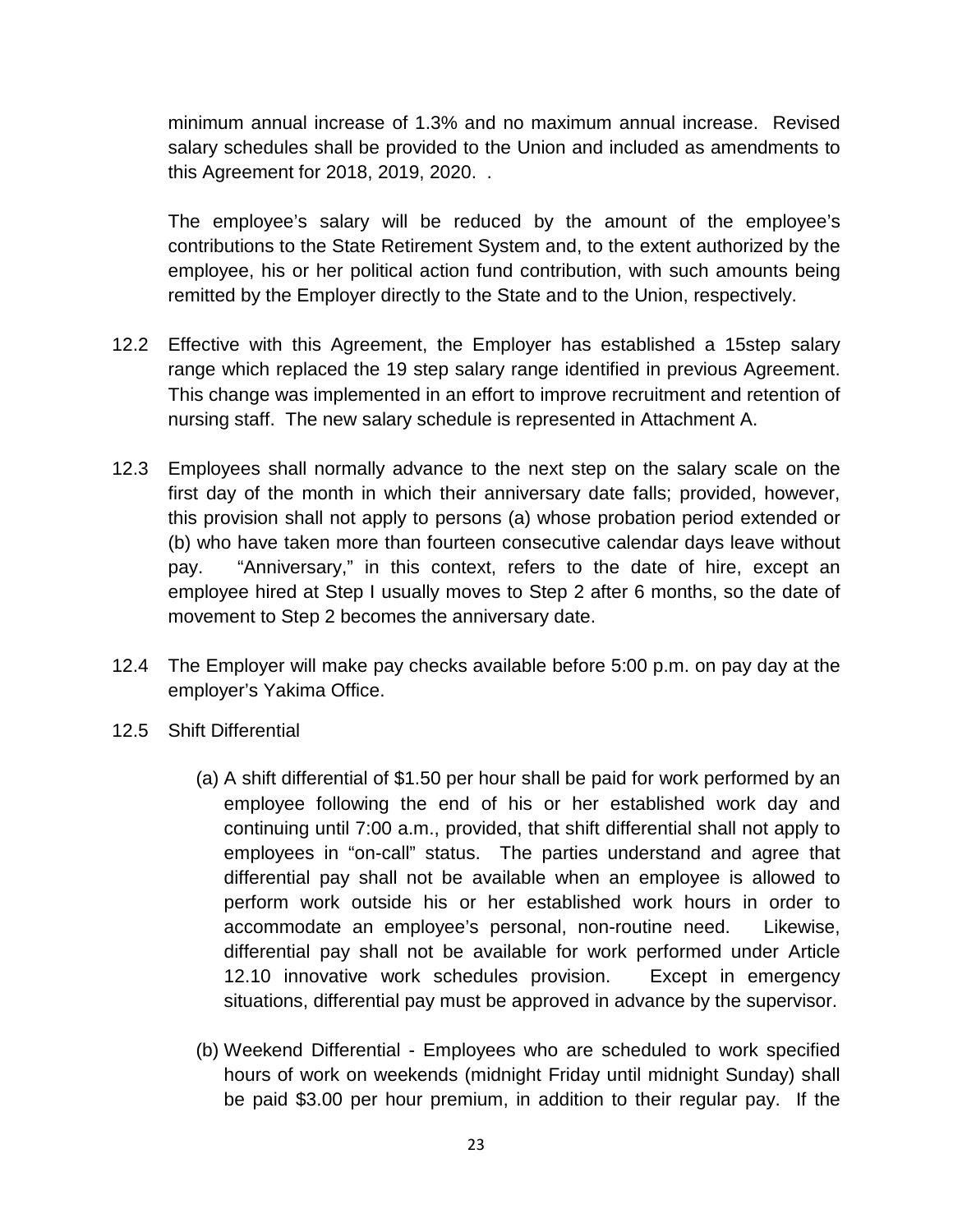weekend work in overtime (OT) for the specific employee he/she will be paid OT only, not both OT and premium pay.

#### <span id="page-26-0"></span>12.6 Overtime

- (a) Overtime is work in excess of forty (40) hours in one work week. Overtime compensation also known as "comp time" will be allowed for all bargaining unit employees at the rate of one and one-half times the employee's basic rate of pay. Accumulated overtime may be taken as time off (comp time) within sixty (60) days from the date of accrual; otherwise, it will automatically be paid the following pay period.
- (b) Holiday and paid leave shall be counted as "time worked" for the purpose of computing overtime.
- 12.7 Whenever an employee is required to leave her/his home to work outside his/her regular work schedule, he/she will be compensated at one and one-half times the regular hourly rate for time worked over 40.0 hours in a single week as applicable, for a minimum of two hours.

#### <span id="page-26-1"></span>12.8 On Call

Nurses designated by management to be "on call" shall be paid \$2.75 per hour while in "on call" status. Whenever an employee is called back to work, he/she will be paid for the time worked in addition to the "on-call" pay.

#### <span id="page-26-2"></span>12.9 Out-of-Class

Employees working more than five (5) consecutive days in a higher classification will receive the higher pay for all hours worked in that position. (Under fill refers to an employee who does not meet the minimum qualifications for the job but who is hired because of apparent ability to do the work.)

- 12.10 In those instances when a PHN I provides services to clients but does not assumes the full responsibility for managing all aspects of a health program that is customarily managed by the PHN II ,the PHN I is not eligible for out-of-class pay.
- 12.11 Employees appointed in an underfill capacity will receive full pay when they fulfill all qualifications for the position. ("Underfilll" refers to an employee who does not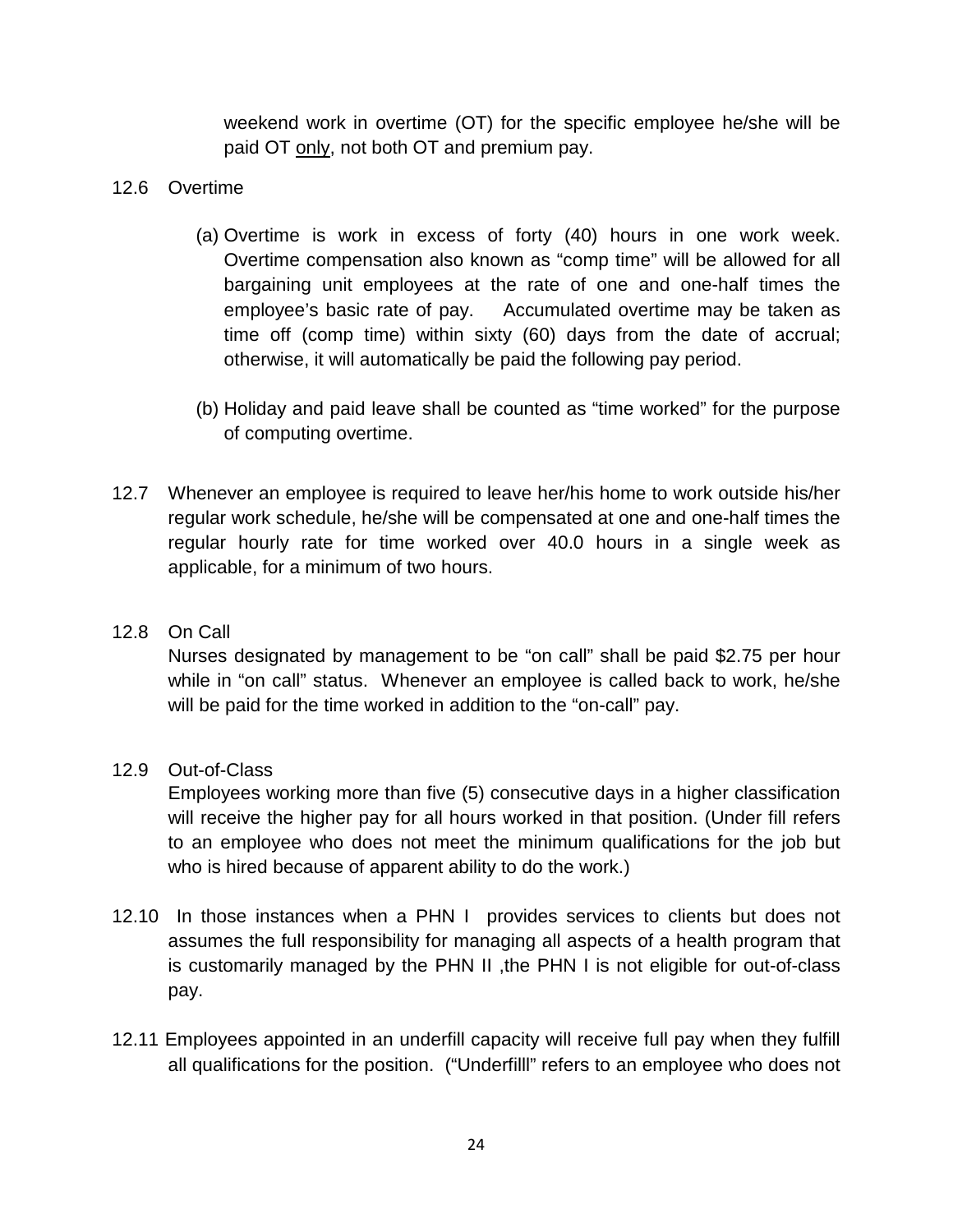meet the minimum qualifications for the job but who is hired because of apparent ability to do the work.)

12.12 The Employer and the employees mutually recognize the benefit innovative work schedules may have on recruitment and retention of qualified employees. Agreements to work innovative work schedules shall be a mutual written agreement between the employee and the Employer, signed by the parties, with a copy sent to the Union.

#### <span id="page-27-0"></span>12.13 Transportation

- (a) The Employer agrees to provide transportation or to reimburse employees for use of their own automobile on the Employer's business.
- (b) Employer vehicles will be assigned daily according to estimated mileage to be driven, with priority being given to employees who intend to drive the farthest. Vouchers supporting requested mileage reimbursement should be submitted by the employee to the business office, at least monthly.
- (c) Car reimbursement shall be paid at the per mile rate approved by the IRS, prospectively, from the date the change is published by the IRS, to employees who drive their own private vehicle on Employer's business.
- (d) The Employer has arranged 24 hour a day, 7 day a week roadside and towing service for members of the bargaining unit. Employees whose automobile breaks down in the scope of employment may call the towing service at any time and that expense will be paid by the Employer.

#### **ARTICLE XIII DISCIPLINE**

- <span id="page-27-1"></span>13.1 Employees covered by this Agreement may be discharged or disciplined only for just cause.
- 13.2 The parties agree that in their respective roles primary emphasis shall be placed on preventing situations requiring disciplinary actions through effective employee-management relations. To the greatest practical extent, the Employer agrees to follow the same basic process in handling concerns about an employee's work, i.e.: (a) advise the employee specifically, in detail, of the basis of concern; (b) allow the employee ample opportunity to respond; and (c) attempt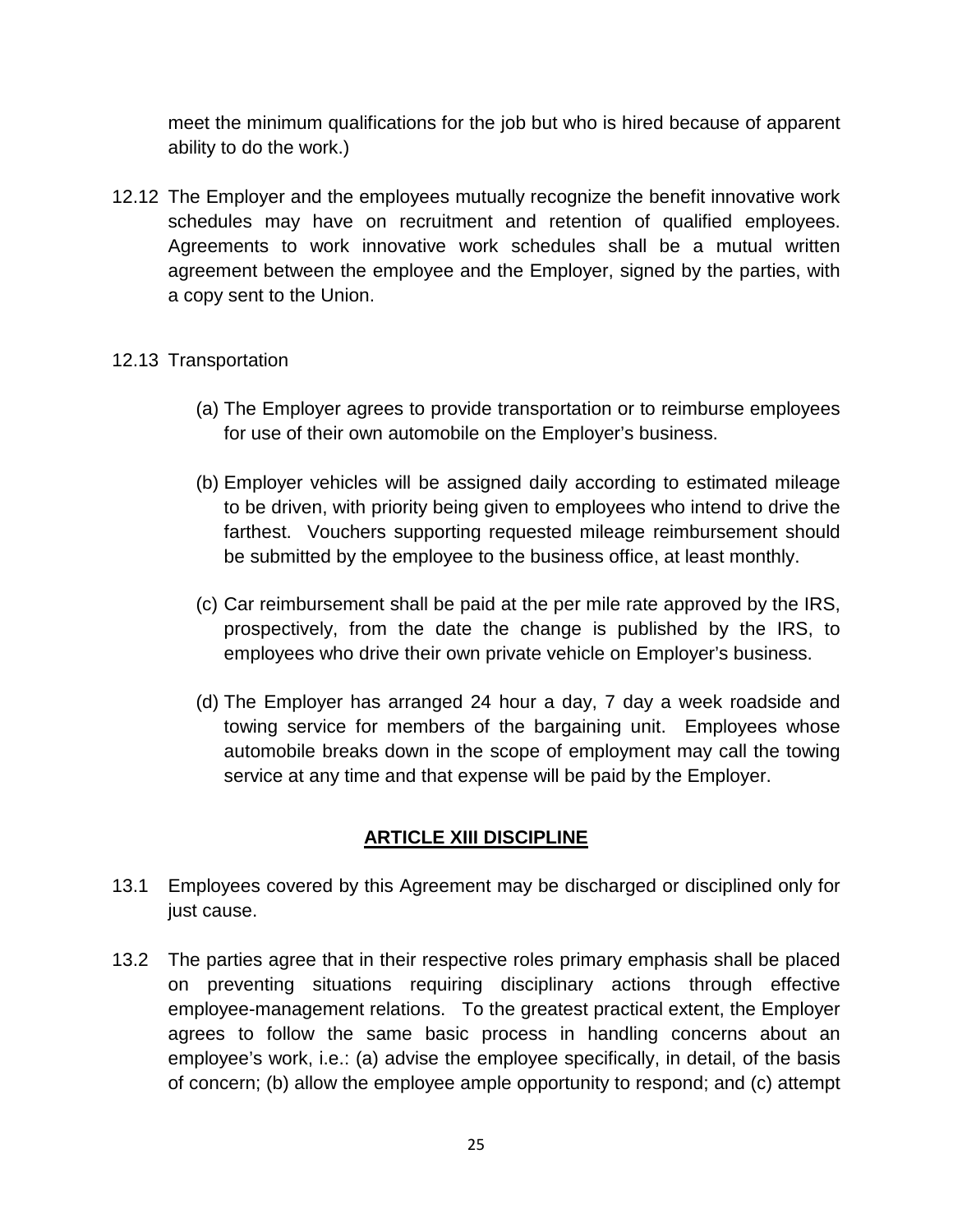to reach agreement to resolve the problem. The primary objective of discipline shall be to correct and rehabilitate, not to punish or penalize.

13.3 In cases of suspension or discharge the specific charges and duration, where applicable, of the action shall be furnished to the employee in writing not later than (1) working day after the action became or become effective. An employee may be suspended for just cause pending discharge action.

#### **ARTICLE XIV GRIEVANCE PROCEDURE**

- <span id="page-28-0"></span>14.1 A "grievance" is hereby defined as an alleged violation of the terms of this Agreement by the Employer. Grievances shall be governed by the following procedures:
- 14.2 STEP ONE: Prior to any formal grievance action, the employee (s) and supervisor will attempt to resolve the problem. A union delegate may be present if requested by the employee.
- 14.3 STEP TWO: If Step One fails to resolve the problem, the employee (s) shall notify their delegate and/or bargaining representative and request the filing of a "Notice of Grievance," and signed by the aggrieved employee (s). The "Notice of Grievance" shall set forth, so far as may be applicable:
	- (a) The nature of the grievance, and the circumstances out of which it arose.
	- (b) The remedy or correction the Employer or Union is requested to make.
	- (c) The Article(s) of this Agreement alleged to have been violated.
		- (1) Any employee "Notice of Grievance" must be presented to the Employer in writing within fourteen (14) working days after failure of Step One. The Employer will take appropriate action to review the merits of the grievance and issue a written decision to grievant and delegate/bargaining representative within seven days of the "Notice of Grievance."
		- (2) Extension of time to complete Step Two may be accomplished by mutual agreement.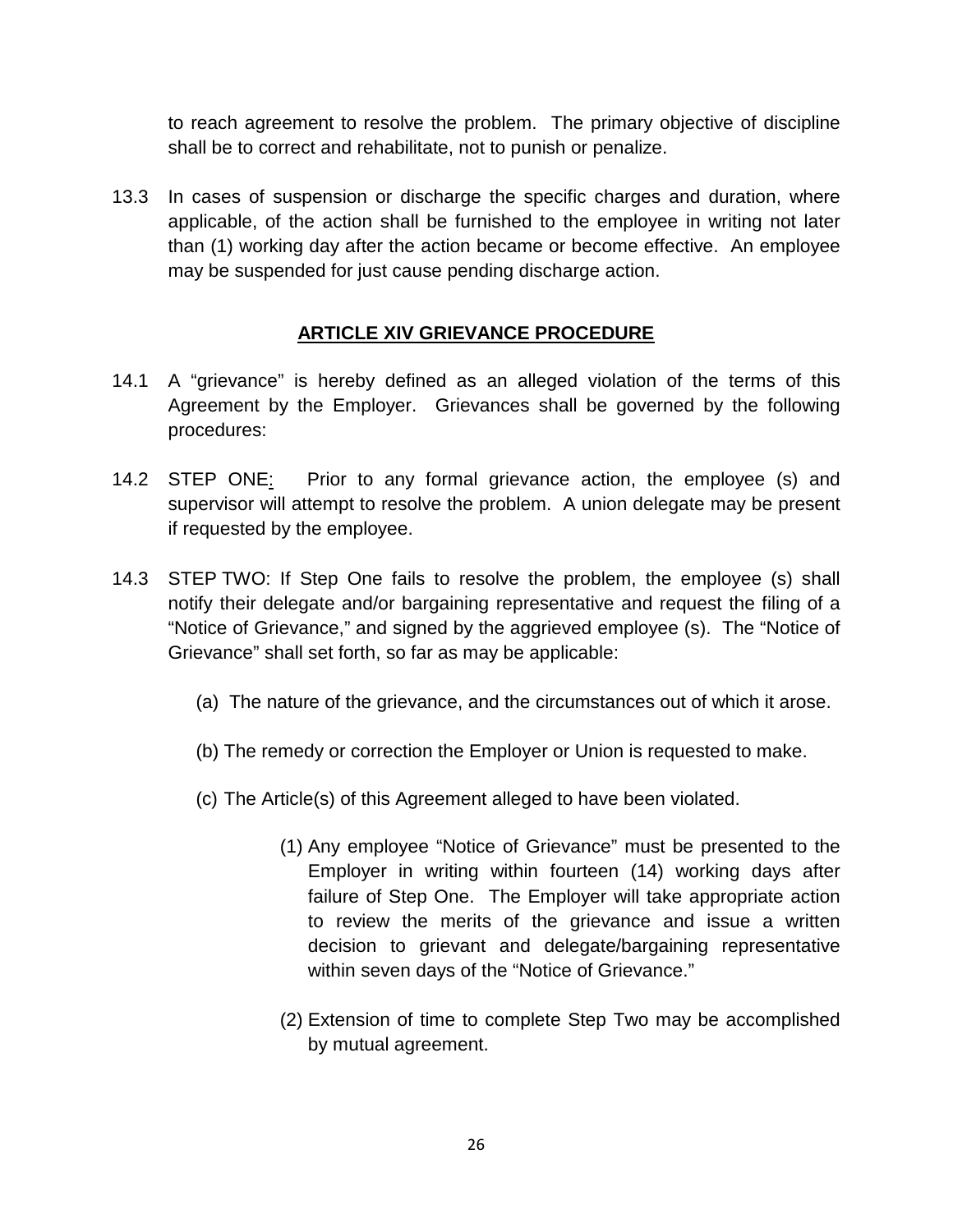- 14.4 STEP THREE:In the event that any dispute under this Article shall not be settled as provided in Step Two, then Step Three may be accomplished by mutual agreement.
	- (a) The party dissatisfied with the proposed settlement of the grievance may, within seven (7) working days after failure to adjust the grievance, serve upon the other party a written demand for mediation. The selection of a mediator shall be by one of the following means:
	- (b) The parties shall attempt to select an impartial mediator by mutual agreement, or
	- (c) If the parties cannot select a mediator by agreement within fourteen (14) working days, the Federal Mediation and Conciliation Service will be asked to submit a list of three (3) disinterested persons who are qualified and willing to act as an impartial mediator.
	- (d) Both the Employer and the Union shall have the right to strike one name from the panel of names submitted. The party requesting the mediation shall strike the first name; the other party shall then strike the second name. The remaining person shall be the mediator.
	- (e) The mediator shall commence hearing within fourteen (14) working days, or as soon as possible thereafter, and shall render a decision in writing within thirty (30) days after conclusion of testimony and argument.
	- (f) Expenses for the mediator's service and the proceedings shall be borne equally by the Employer and the Union. However, each party shall be responsible for compensating its own representative and witnesses.
	- (g) The mediator shall have the right to determine the rules and procedure of the conduct of the hearing; provided, however, the function of the mediator to hear the matter in dispute between the parties hall be limited to recommending a plan for reconciliation. The mediator will not have the power to destroy, change, add to or delete from the terms of the Agreement.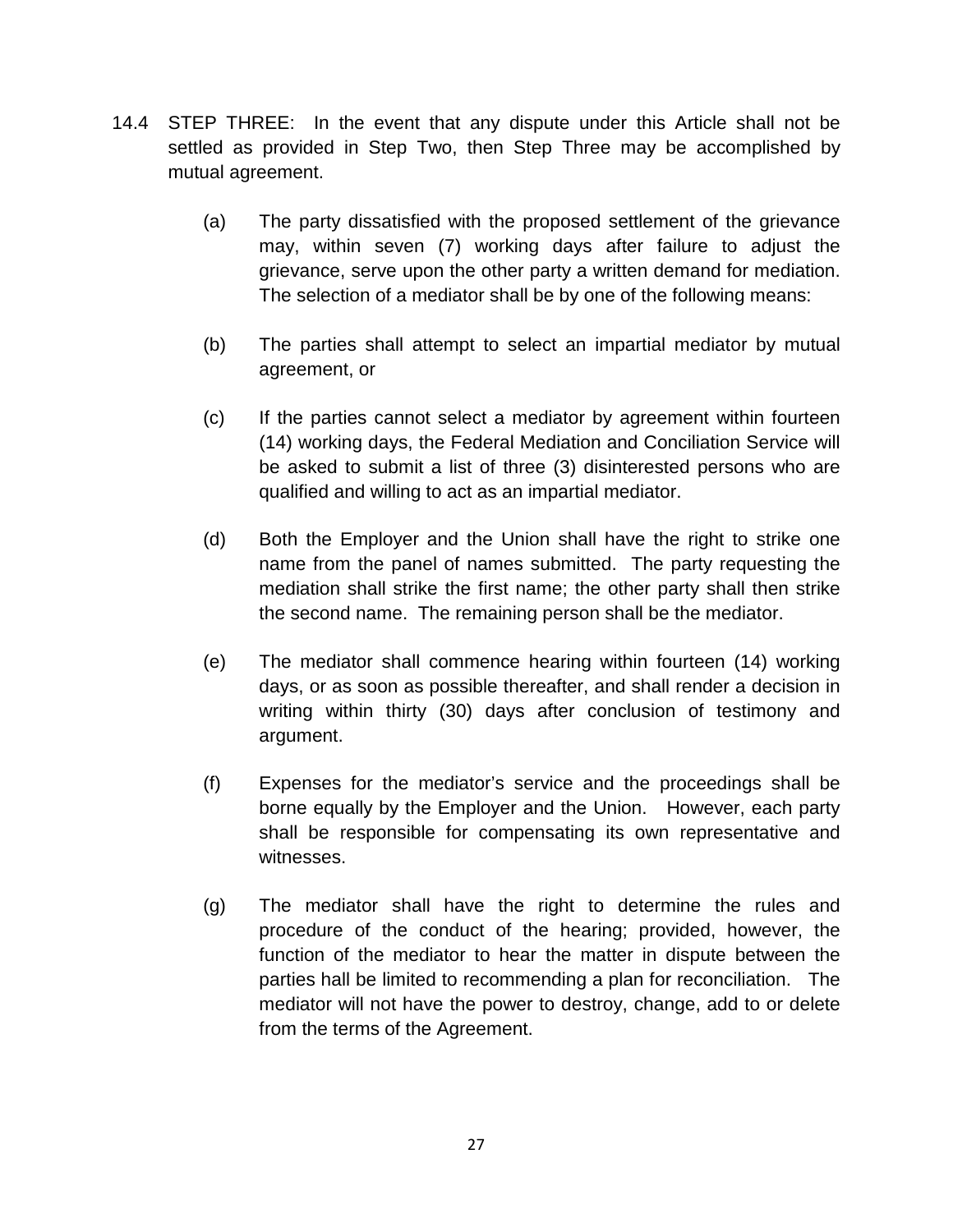- 14.5 STEP FOUR:If the grievance is not settled by mediation, either the Employer or the Union may submit the issue in writing to arbitration within ten (10) days following the end of mediation**.**
	- (a) The parties shall attempt to agree upon a single arbitrator to hear and decide the matter; however, if that is not possible, each side shall identify one arbitrator and those two shall select a third. The three arbitrators shall sit as a panel to hear the grievance.
	- (b) The arbitrator's decision shall be final and binding on all parties. The arbitrator shall have no authority to add to, subtract from, or otherwise change or modify the provisions of the Agreement as he/she may apply to the specific facts of the issue or dispute. The provisions of paragraph's 14.4 (e) and (g) shall also apply to the arbitration. The party not prevailing at arbitration shall pay all attorney's fees and costs of both parties. Whether a party is "prevailing" shall be determined by the arbitrator.

#### **ARTICLE XV TERM**

<span id="page-30-0"></span>15.1 This Agreement shall be effective January 1, 2018 to December 31, 2020. Each year through the duration of the agreement beginning in September of 2018, management and the union will meet to discuss the status of healthcare and re-open this Agreement specific to increased costs of health care.

#### **ARTICLE XVI SAVINGS; MISCELLANEOUS**

<span id="page-30-1"></span>16.1 In the event any provision of this Agreement shall at any time be made invalid by applicable legislation, or declared invalid by any court of competent jurisdiction, such action shall not invalidate the entire Agreement. It is the intention of the parties hereto that all other provisions not made invalid shall remain in full force and effect.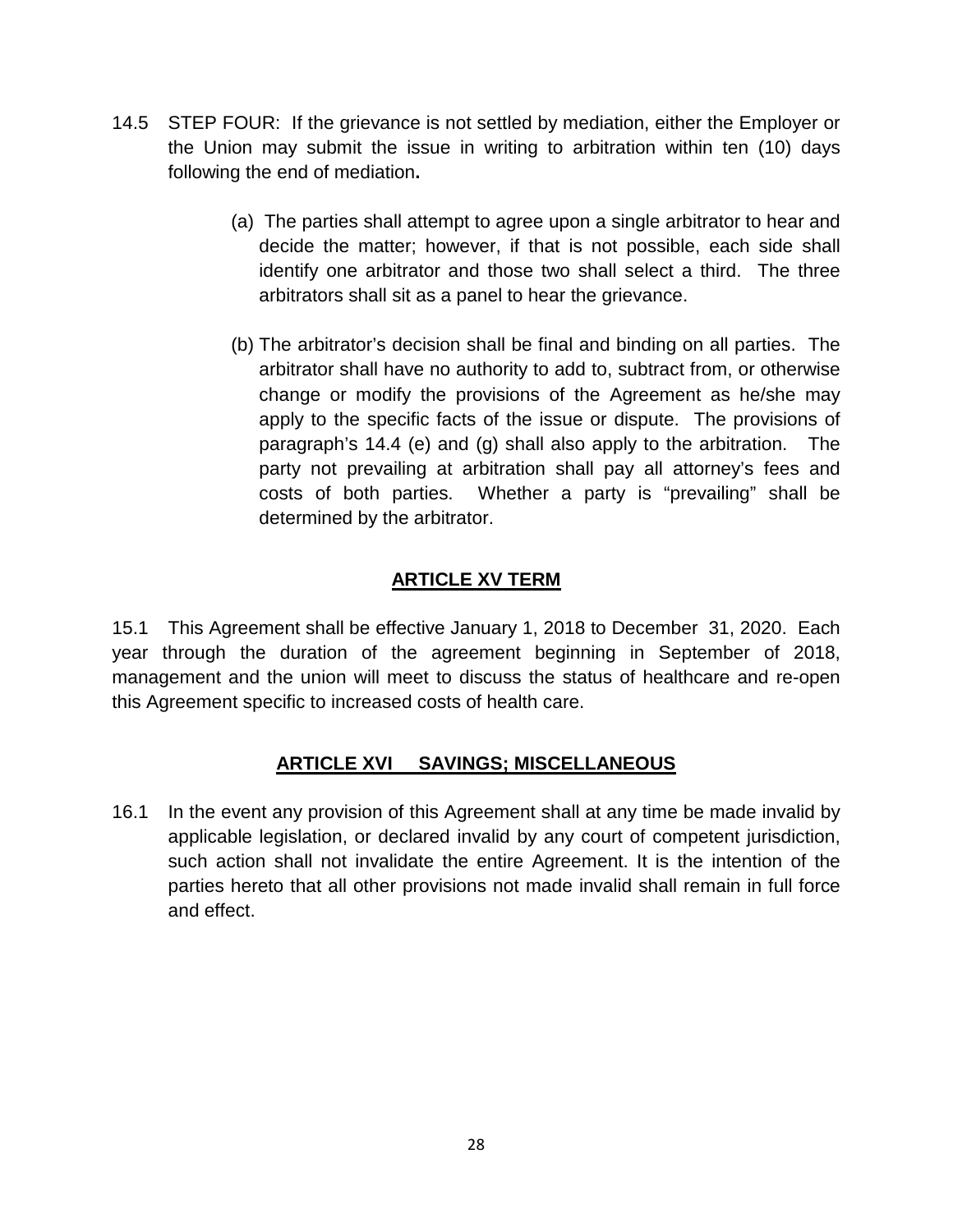#### **SIGNATURE PAGE**

DATED this <u>3<sup>/3</sup></u> date of May, 2018

SEIU Healthcare 1199 NW YAKIMA COUNTY HEALTH DISTRICT

**Diane Sosne, RN, President** 

**Andre Fresco, Executive Director** 

Difuniller

David Miller, RN

**Routt, SEIU Chief Negotiator** 

**Sara**